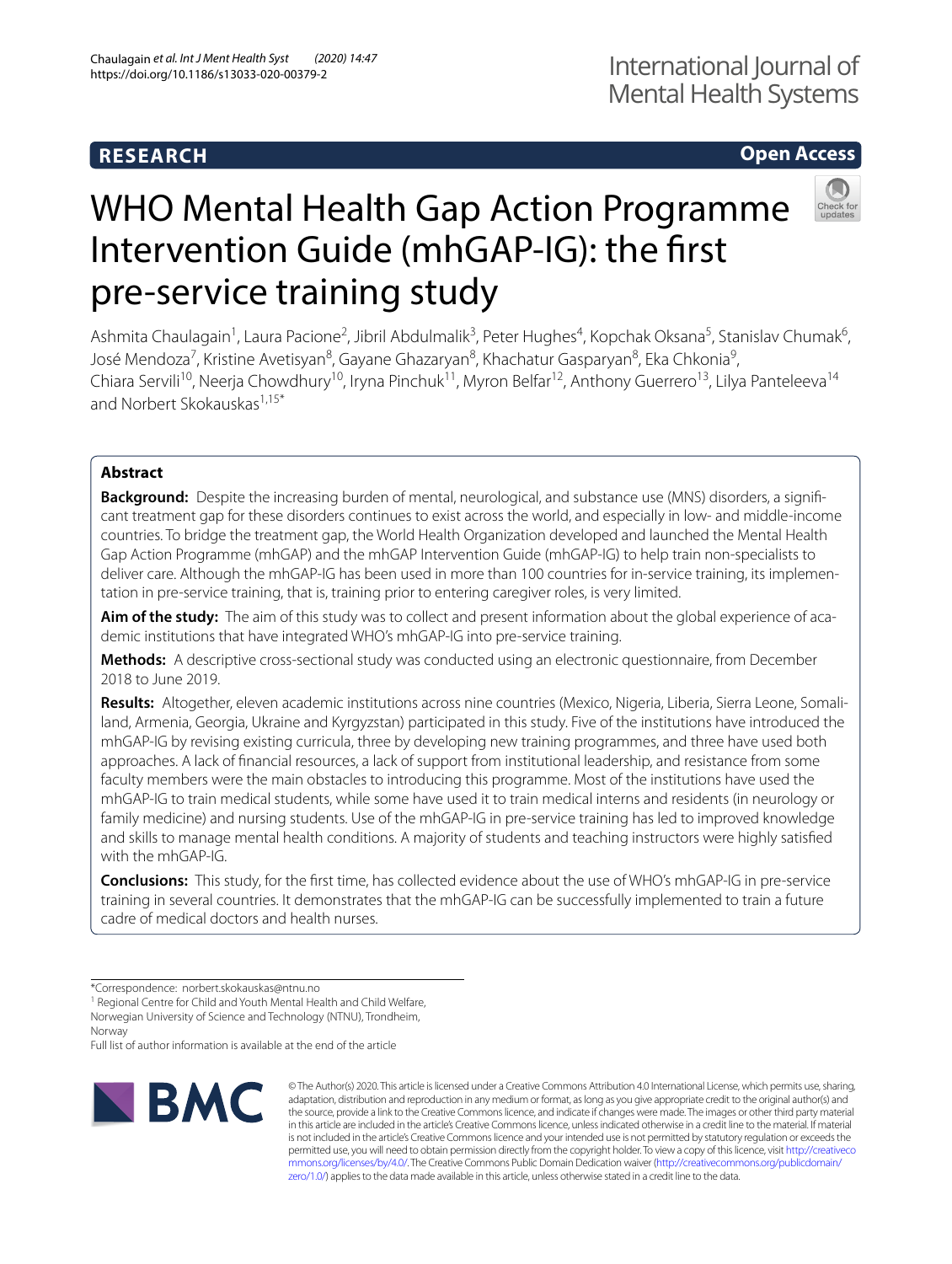**Keywords:** World Health Organization, Mental Health Gap Action Programme (mhGAP), Mental Health Gap Action Programme Intervention Guide (mhGAP-IG), Pre-service training, Medical education, Nursing education, Mental disorders, Treatment gap

#### **Background**

#### **Global prevalence of mental, neurological, and substance use disorders**

Mental, neurological, and substance use (MNS) disorders are highly prevalent globally, afecting people in every community and age group across all regions of the world [[1,](#page-15-0) [2](#page-15-1)]. According to the World Health Organization (WHO), one in four people globally will be afected by a mental or neurological disorder at some point during their lives [[3\]](#page-15-2).

Mental and addictive disorders afected more than 1 billion people globally in 2016 [\[4](#page-15-3)]. These disorders afected women and men to a similar degree: 537,698,000 women (uncertainty interval 545,451,000–598,555,000) and 572,376,000 men (uncertainty interval 513,713,000– 562,164,000). MNS disorders caused 7% of all global burden of disease as measured in disability-adjusted life years (DALYs) and 19% of all years lived with disability. Depression was associated with most DALYs for both sexes, with higher rates in women as all other internalizing disorders, whereas other disorders such as those associated with substance use had higher rates in men [[4\]](#page-15-3).

#### **Treatment gap for MNS disorders**

While mental and addictive disorders afect more than 1 billion people globally, there is a huge gap between the need for services and the provision of services worldwide  $[1, 5]$  $[1, 5]$  $[1, 5]$  $[1, 5]$  $[1, 5]$ . The treatment gap for persons with MNS disorders exceeds 50% in all countries of the world, and approaches astoundingly high rates of 90% in the least resourced countries, even for serious disorders associated with signifcant functional impairments and risk of death [[6\]](#page-15-5). While at least one in 10 people sufering from a mental health problem at any one time, only 1% of the global health workforce provides mental health care [\[5](#page-15-4)]. According to the 2018 WHO Mental Health Atlas, there is only one psychiatrist per 100,000 people in over half the countries in the world  $[7]$  $[7]$ . The absolute number of mental health care workers per 100,000 population varies immensely; for instance, there are on average 11.9 psychiatrists per 100,000 population in high-income countries compared with fewer than 0.1 in low-income countries. Similarly, there are 23.5 nurses providing mental health care per 100,000 population in high-income countries compared with 0.3 nurses in low-income countries, 1.4 in lower-middle-income countries, and 6.8 in upper-middle-income countries [[7\]](#page-15-6). There are even fewer child psychiatrists, with fewer than 0.1 per 100,000 population in all countries except the high-income group, where the number of child psychiatrists is 1.19.

#### **Reducing the treatment gap for MNS disorders**

The treatment gap for MNS disorders is well documented [[8–](#page-15-7)[10\]](#page-15-8), and to reduce it WHO has developed the Mental Health Gap Action Programme (mhGAP) [\[1](#page-15-0)] and the Mental Health Gap Action Programme Intervention Guide (mhGAP-IG) [[11\]](#page-15-9). mhGAP outlines key steps for scaling up mental health services in low- and middleincome countries (LMICs) [[1\]](#page-15-0), while the mhGAP-IG provides evidence-based guidelines and tools for the assessment and integrated management of priority MNS disorders in non-specialized health settings [\[11](#page-15-9)].

WHO's mhGAP-IG has been used for in-service training to build the capacity of non-specialized health care providers to assess and manage priority MNS disorders in more than 100 countries, and it has been translated into more than 20 languages [\[5\]](#page-15-4). Apart from in-service training, another approach to reduce the treatment gap in MNS disorders is through using the mhGAP-IG in pre-service training. This refers to the introduction of mhGAP-IG materials, concepts, and approaches in teaching programmes for health workers before they enter service roles [\[12\]](#page-15-10). However, a recent systematic review of the mhGAP-IG underscored that it continues to be used mainly in in-service training for the existing health care workforce and its implementation in preservice training remains very limited (or is not reported). According to this review, only one university reported using the mhGAP-IG in pre-service training [\[5](#page-15-4)].

While mhGAP-IG in-service training is important in building the capacity of health care professionals in nonspecialized health settings to assess and manage priority MNS disorders, there are long-term advantages also to integrating the mhGAP-IG into pre-service training. These include: i) sustainability, as the mhGAP-IG can be integrated into teaching curricula, does not require additional courses, and is periodically updated by WHO based on current evidence; ii) cost-efectiveness, as it reduces the need for more expensive in-service training; iii) the opportunity to develop a common understanding among diferent categories of health workers about the assessment and management of common MNS disorders; iv) strengthening of health systems in the long term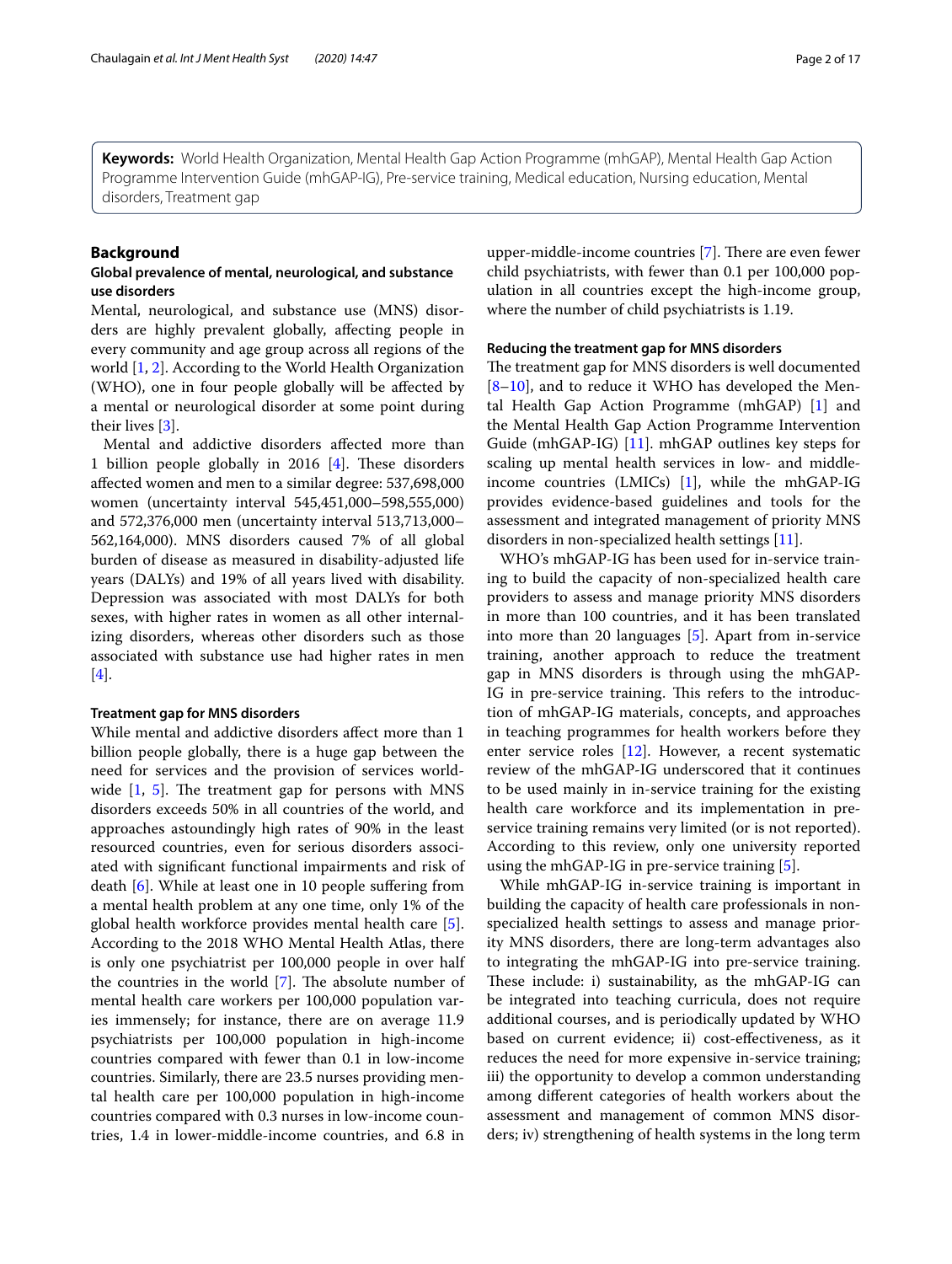by building the capacity of the health workforce to provide high-quality evidence-based care [\[12\]](#page-15-10); and providing a reference point for later in-service training. Integrating the mhGAP-IG into pre-service training is therefore an important public health opportunity. To facilitate its uptake, it is important to collect information from institutions that have already implemented mhGAP-IG materials into their pre-service training courses to understand the benefts, and the challenges.

#### **Aims and specifc objectives of the study**

The aim of this study was to collect data on the experiences of academic institutions worldwide that have integrated the mhGAP-IG into pre-service training.

#### **Specifc objectives**

The specific objectives of this study were:

- 1. To gather information about the preparation and adaptation phases of mhGAP-IG pre-service training at academic institutions (including the initial decision to use the mhGAP-IG, fnancial support, piloting of the mhGAP-IG, obstacles to its introduction, etc.);
- 2. to collect information about learners and teaching processes in mhGAP-IG integration in pre-service training (i.e., academic background of trainees, mhGAP-IG modules used, types of resources, methods used to teach the mhGAP-IG, total duration of mhGAP-IG pre-service training, etc.);
- 3. to present information about the outcomes of mhGAP-IG pre-service training (including the number of students who benefted, facilitative and challenging factors to mhGAP-IG implementation, feedback from students, clinical instructors, and other stakeholders);
- 4. to gather recommendations from representatives of the institutions that have implemented the mhGAP-IG.

#### **Methodology**

#### **Study settings**

In 2018, three consultative meetings took place on WHO mhGAP-IG implementation in pre-service training:

i. a consultation on mhGAP pre-service training in child and adolescent mental health in Prague, Czech Republic on July 25, during the 23rd World Congress of the International Association for Child and Adolescent Psychiatry and Allied Professions (IACAPAP);

- ii. a WHO Informal Consultation on mhGAP preservice training in general mental health in Mexico City, Mexico on September 29, during the 18th World Psychiatric Association (WPA) World Congress of Psychiatry;
- iii. a parallel session on the mhGAP-IG and pre-service training at the 2018 mhGAP Forum held at WHO's headquarters in Geneva, Switzerland. The 2018 mhGAP Forum took place on October 11–12 and provided an opportunity for diverse stakeholders to discuss progress on WHO's Mental Health Action Plan 2013-2020. The theme of the forum was "Accelerating Country Action on Mental Health", which refected the vision of WHO's 13th General Programme of Work. The forum hosted the mhGAP pre-service consultation meeting on October 12, 2018.

These consultative meetings acted as an initial platform and stimulus for the frst mhGAP pre-service training study. The events facilitated coordination with educators who had experience of introducing and implementing the mhGAP-IG in pre-service training at their own institutions. These medical educators were later contacted via email and invited to participate in the study.

#### **Study design**

A cross-sectional descriptive study was conducted, using an electronic questionnaire, from December 2018 to June 2019.

#### **Study area and sample**

Academic institutions in North America, Africa, Eastern Europe, and Central Asia were included. Twelve institutions were initially selected through convenience sampling to participate in the study. Eleven responded to our questionnaire.

#### **Data collection tools**

A self-administered electronic questionnaire was developed that consisted of 32 questions divided into four sections: (i) background (i.e., basic information about the institution and the respondent's role there); (ii) preparation and adaptation (i.e., reasons for using the mhGAP-IG, fnancial support, adaptation, piloting, obstacles, mode of integration, trainers, etc.); (iii) teaching process (i.e., type of trainees and faculty members involved, mhGAP-IG modules used, resources and methods use to teach the mhGAP-IG, duration of training, etc.); and (iv) outcomes (i.e., total number of students trained, identifed benefts, facilitating factors and challenges of using the mhGAP-IG in pre-service training, etc.). The data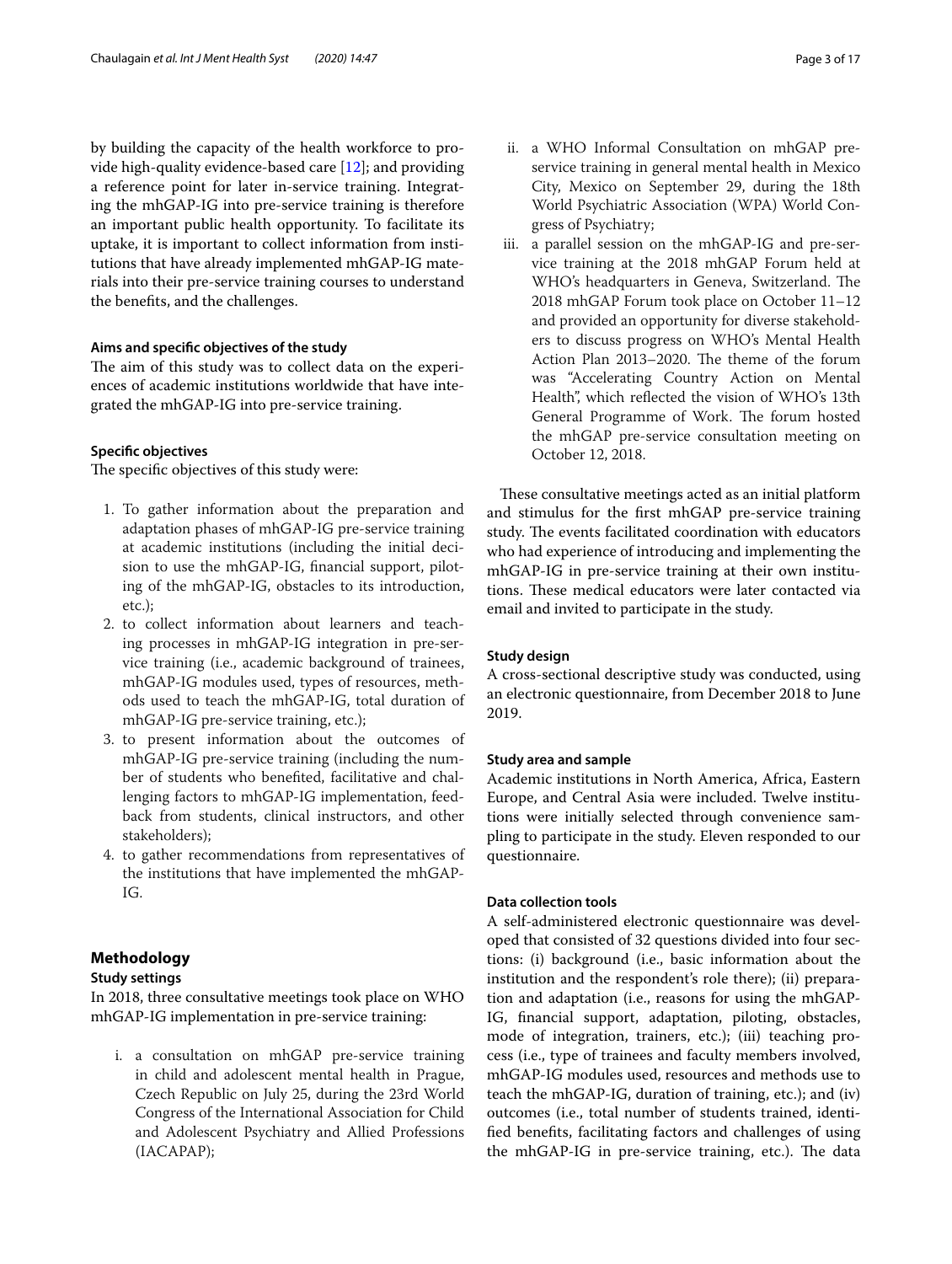collection instrument included both closed-ended and open-ended questions.

#### **Pilot testing**

The questionnaire was reviewed and refined by an expert panel with experience in the mhGAP-IG.

#### **Data analysis**

Descriptive data are presented in tabulated form to provide information about the background, preparation and adaptation phase, teaching process, and outcomes of the academic institutions.

#### **Ethical approval**

The purpose of this study was to gather publicly available information about mhGAP-IG integration, and the person who completed the survey was not the focus of the research. Implicit consent was provided when respondents completed the questionnaire.

The academic institutions surveyed were: the National Autonomous University of Mexico, Mexico City, Mexico; University of Ibadan, Ibadan, Nigeria; Phebe Paramedical Training Program and School of Nursing, Suakako, Bong, Liberia; University of Hargeisa, Hargeisa, Somaliland; Amoud University, Borama, Somaliland; Sierra Leone Medical School, Freetown, Sierra Leone; P.L. Shupyk National Medical Academy of Postgraduate Education, Kyiv, Ukraine; Kyiv Medical University, Kyiv, Ukraine; Tbilisi State Medical University, Tbilisi, Georgia; Yerevan State Medical University, Yerevan, Armenia; and Kyrgyz-Russian Slavic University, Bishkek, Kyrgyzstan.

One respondent completed questionnaires for the University of Hargeisa, Somaliland; Amoud University, Somaliland; and Sierra Leone Medical School, Sierra Leone, as the same person was responsible for both implementing and teaching the mhGAP-IG at these institutions. Eight respondents were psychiatrists, one was a clinical psychologist, and one was a psychiatric nurse. The respondents were responsible for teaching medical or nursing students or doctors in training at their respective institutions.

#### **Results**

Below we provide information about the experience of each academic institution with its implementation of the mhGAP-IG, including preparation activities, obstacles, teaching processes, supporting factors, and benefts and challenges (Table [1](#page-4-0)).

#### **National Autonomous University of Mexico, Mexico**

Mexico is a country in the southern portion of North America with a total population of 123.5 million [[13\]](#page-15-11). It is an upper-middle-income country, with a poverty rate

of 26.2% [\[14\]](#page-15-12). The National Autonomous University of Mexico (UNAM) was founded in 1551 and is the oldest university in North America, and its school of medicine is one of the oldest in the Americas [\[15](#page-15-13)]. In 2018, UNAM School of Medicine started using an mhGAP-IG-based curriculum in its undergraduate programme.

#### *Preparation and adaptation phase*

The UNAM School of Medicine took 6 months to adapt the mhGAP-IG training materials. It piloted them with medical students, who were well satisfed and even wanted more time for mhGAP-IG training. Therefore, the university created a series of fve-hour sessions (compared with an initial three hours) spread over 4 days. A lack of fnance and a lack of trained instructors were reported as the main obstacles to introducing the mhGAP-IG into pre-service training.

#### *Teaching process*

UNAM currently trains medical students with the mhGAP-IG using resources such as the training package with videos and role-plays; the mhGAP-IG app for smartphones and tablets; and custom teaching tools created by the faculty itself (e.g., handouts, presentations, etc.) for training.

#### *Outcomes*

The willingness of the university to implement the mhGAP-IG and its supportiveness were mentioned as facilitating factors, while a lack of time to provide training to students and for evaluation were reported as the main challenges. However, the mhGAP-IG pre-service training has led to better knowledge about the assessment and management of mental disorders.

#### **University of Ibadan, Nigeria**

Nigeria, with 186 million inhabitants, is the most populous country in Africa and the seventh most populous in the world [[16\]](#page-15-14). It is a lower-middle-income country, with 50% of its population living below the poverty line [\[14\]](#page-15-12).

Established in 1948, the University of Ibadan (UI) was the frst university in Nigeria, and the Faculty of Medicine was one of the frst faculties to be created. It is widely regarded as a center of excellence in West Africa for clinical medicine, training of health care professionals, and medical research  $[17]$  $[17]$ . The faculty integrated the mhGAP-IG into its curriculum in 2015.

#### *Preparation and adaptation phase*

UI spent 12 months planning, adapting, and integrating the mhGAP-IG training package into the medical school's curriculum. No obstacles were reported to integrating the mhGAP-IG into pre-service training.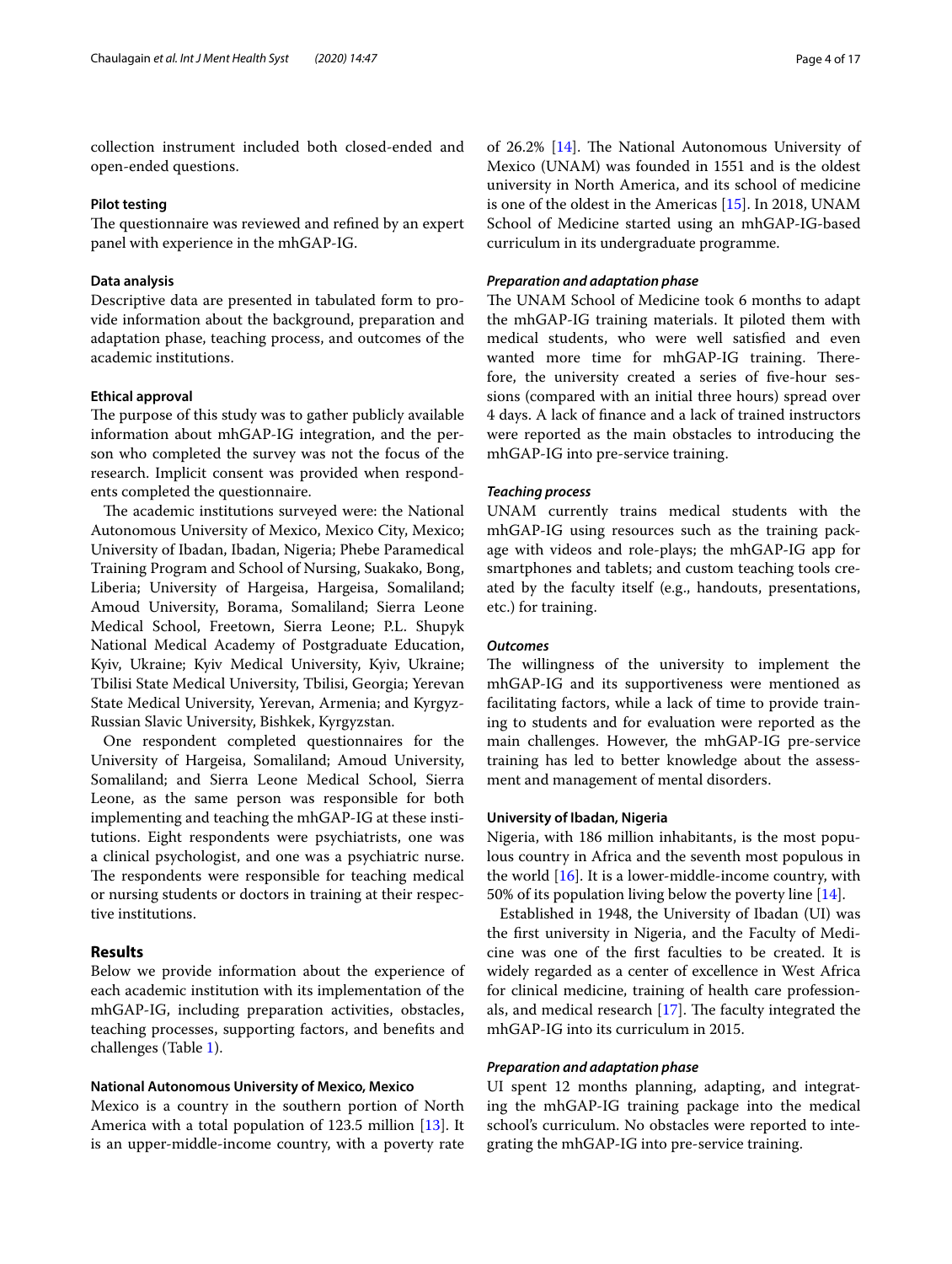|                                                                                | Table 1 The mhGAP-IG in pre-service training: i |                                                                                                                                                                                                                    |                                               |          |                        | introduction, implementation, and outcomes                                                                                                                                            |         |                                                                                                                                              |                                              |                                                                                                |                                                                                |                                                           |
|--------------------------------------------------------------------------------|-------------------------------------------------|--------------------------------------------------------------------------------------------------------------------------------------------------------------------------------------------------------------------|-----------------------------------------------|----------|------------------------|---------------------------------------------------------------------------------------------------------------------------------------------------------------------------------------|---------|----------------------------------------------------------------------------------------------------------------------------------------------|----------------------------------------------|------------------------------------------------------------------------------------------------|--------------------------------------------------------------------------------|-----------------------------------------------------------|
| Institution                                                                    | Preparation phase                               |                                                                                                                                                                                                                    |                                               |          |                        |                                                                                                                                                                                       |         | <b>Teaching process</b>                                                                                                                      |                                              |                                                                                                |                                                                                |                                                           |
|                                                                                | introduction<br>mhGAP-IG                        | for using<br>mhGAP-IG<br>Reasons                                                                                                                                                                                   | ي<br>Alternatives<br>considered<br>to mhGAP-I | Language | mhGAP-IG<br>translated | into existing<br>Approaches<br>to integrate<br>mhGAP-IG<br>curriculum<br>taken                                                                                                        | Funding | in teaching<br>mhGAP-IG<br>modules<br>used                                                                                                   | Instructors<br>Teaching-                     | Teaching<br>-format                                                                            | of mhGAP-IG<br>Duration<br>training                                            | of students<br>Number<br>trained                          |
| Autónoma<br>de México,<br>Jniversidad<br>Nacional<br>Mexico<br>Mexico<br>City, | the existing<br>curriculum<br>Revision of       | huge treat-<br>ment gap<br>mhGAP-IG<br>content;                                                                                                                                                                    | None                                          | Spanish  | $\sum_{i=1}^{6}$       | lectures and<br>curriculum<br>elements<br>removed<br>from the<br>mhGAP-<br>time for<br>Allocated<br>other<br>$\frac{1}{2}$                                                            | None    | All 10 mod-<br>ules                                                                                                                          | of psychia-<br>professor<br>Assistant<br>try | group set-<br>(in lecture<br>teaching<br>hall) and<br>settings<br>llemain<br>Didactic<br>tings | 20h                                                                            | 50 medical<br>doctors                                     |
| of Ibadan,<br>Jniversity<br>Ibadan,<br>Nigeria                                 | the existing<br>curriculum<br>Revision of       | ing needs;<br>mhGAP-IG<br>and huge<br>treatment<br>petencies<br>and train-<br>available;<br>informed<br>content;<br>research<br>on com-<br>decision<br>Evidence-<br>by local<br>survey/<br>based;<br>freely<br>gap | None                                          | English  | $\frac{1}{2}$          | placements<br>and utilized<br>tool during<br>curriculum<br>as a clinical<br>mhGAP-IG<br>mhGAP-IG<br>in lectures;<br>elements<br>removed<br>from the<br>time for<br>Allocated<br>other | None    | behavioral<br>and devel-<br>sion; drug<br>disorders;<br>disorders;<br>opmental<br>and alco-<br>disorders<br>Psychosis;<br>hol use<br>depres- | psychiatry<br>Professor of                   | and role-<br>teaching<br>Didactic<br>Veld                                                      | for master's<br>and 5 days<br>Six hours for<br>students<br>students<br>medical | 455 medical<br>students<br>students<br>master's<br>and 95 |

<span id="page-4-0"></span>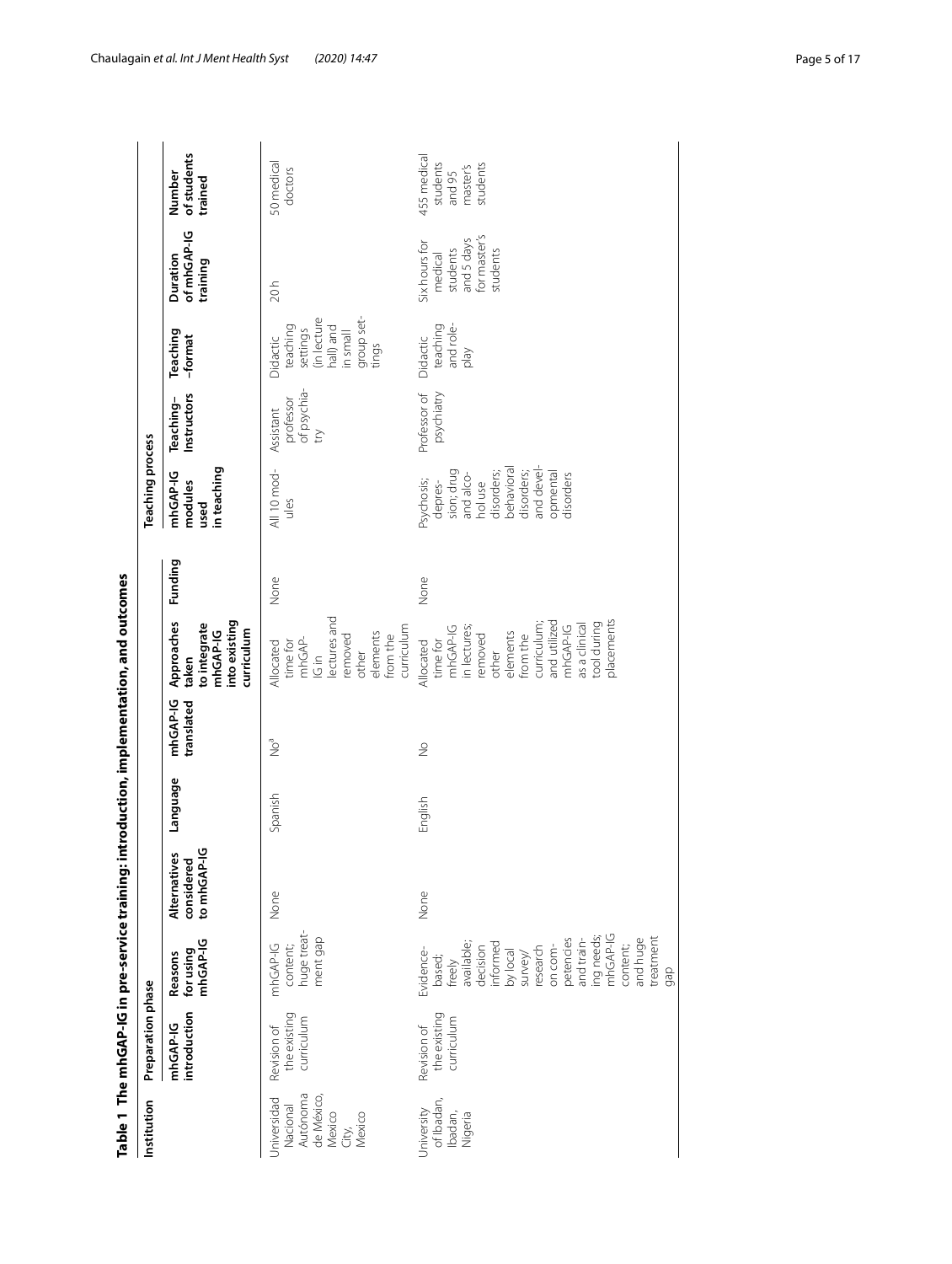| Table 1 (continued)                                                                                        |                                           |                                                                                                                                                                          |                                           |          |                        |                                                                                                                                                                                        |                                                                                             |                                                                                                                  |                                                        |                                                                                                                    |                                                                              |                                             |
|------------------------------------------------------------------------------------------------------------|-------------------------------------------|--------------------------------------------------------------------------------------------------------------------------------------------------------------------------|-------------------------------------------|----------|------------------------|----------------------------------------------------------------------------------------------------------------------------------------------------------------------------------------|---------------------------------------------------------------------------------------------|------------------------------------------------------------------------------------------------------------------|--------------------------------------------------------|--------------------------------------------------------------------------------------------------------------------|------------------------------------------------------------------------------|---------------------------------------------|
| Institution                                                                                                | Preparation phase                         |                                                                                                                                                                          |                                           |          |                        |                                                                                                                                                                                        |                                                                                             | <b>Teaching process</b>                                                                                          |                                                        |                                                                                                                    |                                                                              |                                             |
|                                                                                                            | introduction<br>mhGAP-IG                  | for using<br>mhGAP-IG<br>Reasons                                                                                                                                         | to mhGAP-IG<br>Alternatives<br>considered | Language | mhGAP-IG<br>translated | into existing<br>Approaches<br>to integrate<br>curriculum<br>mhGAP-IG<br>taken                                                                                                         | Funding                                                                                     | in teaching<br>mhGAP-IG<br>modules<br>used                                                                       | Instructors<br>Teaching-                               | Teaching<br>-format                                                                                                | of mhGAP-IG<br>Duration<br>training                                          | of students<br>Number<br>trained            |
| cal Training<br>Program<br>and School<br>of Nursing,<br>Paramedi-<br>Suakako,<br>Liberia<br>Bong,<br>Phebe | the existing<br>curriculum<br>Revision of | mhGAP-IG<br>informed<br>by stake-<br>consulta-<br>tion and<br>decision<br>content<br>Evidence-<br>based;<br>holder                                                       | None                                      | English  | $\frac{1}{2}$          | placements<br>and utilized<br>curriculum;<br>tool during<br>as a clinical<br>mhGAP-IG<br>mhGAP-IG<br>in lectures;<br>elements<br>from the<br>removed<br>time for<br>Allocated<br>other | Program<br>and the<br>ment of<br>Govern-<br>Health<br>Mental<br>Liberia<br>Center<br>Carter | manage-<br>Behavioral<br>disorder<br>ment                                                                        | instructors<br>Clinical                                | placement<br>ing, small<br>group<br>teaching,<br>and as a<br>clinical<br>Didactic<br>teach-<br>$\overline{5}$      | 4 months                                                                     | 200 nurses                                  |
| Somaliland<br>Jniversity of<br>Hargeisa,<br>Hargeisa,                                                      | New training<br>program                   | mhGAP-IG<br>treatment<br>and huge<br>available;<br>informed<br>by stake-<br>content;<br>decision<br>Evidence-<br>consul-<br>based;<br>holder<br>tation;<br>freely<br>gap | psychiatric<br>curriculum<br>Traditional  | English  | $\frac{1}{2}$          | $\stackrel{\triangle}{\geq}$                                                                                                                                                           | None                                                                                        | stance use<br>on alcohol<br>All mhGAP-<br>and sub-<br>disorders<br>modules<br>module<br>except<br>$\overline{C}$ | psychiatry;<br>clinical<br>Instructors<br>Professor of | eal clinical<br>along with<br>and small<br>teaching,<br>teaching;<br>contacts<br>$role$ -play<br>Didactic<br>qroup | and 10 days<br>for nursing<br>students<br>11 days for<br>medical<br>students | 320 medical<br>students<br>and 30<br>nurses |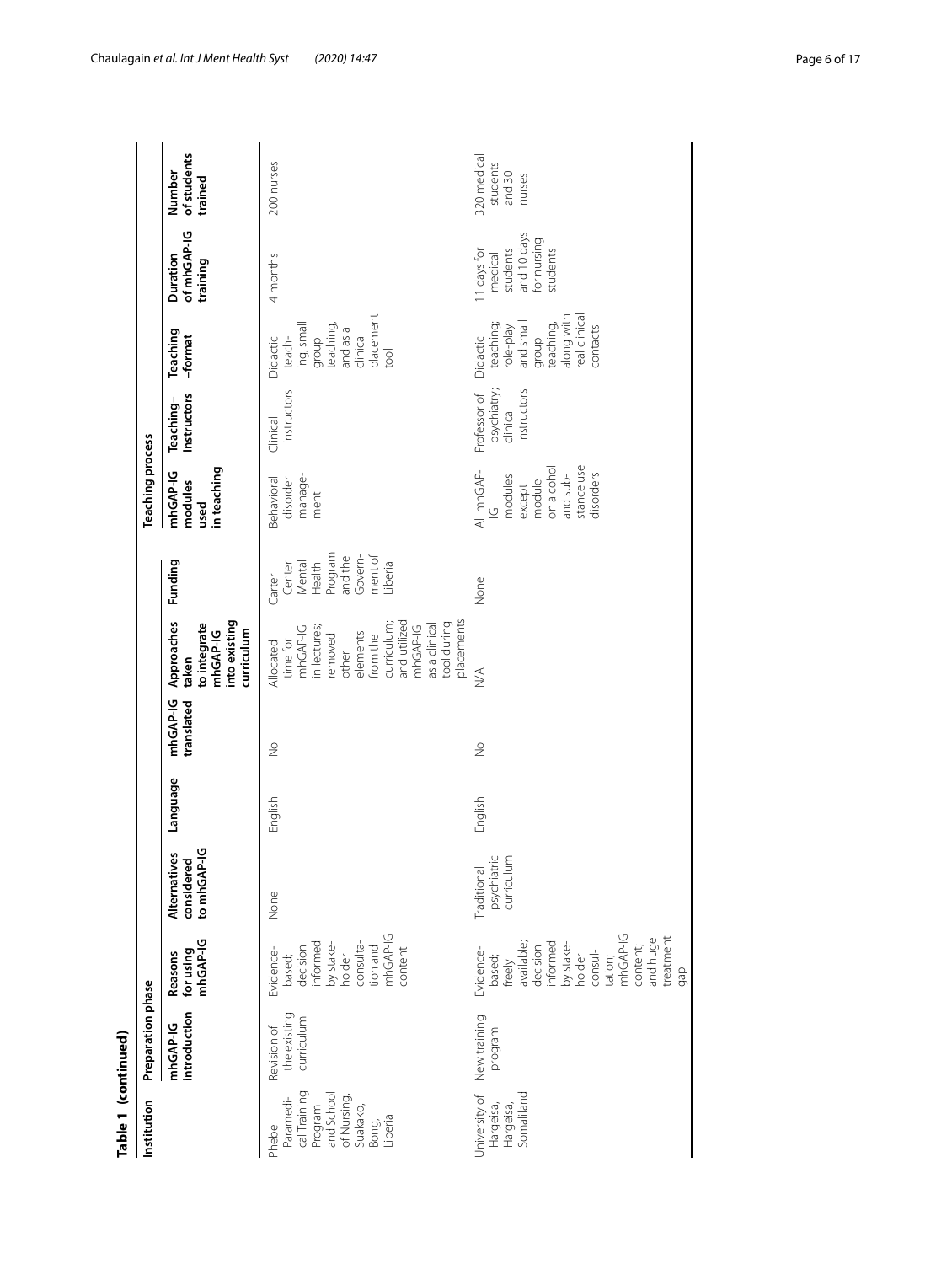| Table 1 (continued)                                                |                          |                                                                                                                                                                          |                                           |          |                        |                                                                                |         |                                                                                                                  |                                                                         |                                                                                                                     |                                     |                                  |
|--------------------------------------------------------------------|--------------------------|--------------------------------------------------------------------------------------------------------------------------------------------------------------------------|-------------------------------------------|----------|------------------------|--------------------------------------------------------------------------------|---------|------------------------------------------------------------------------------------------------------------------|-------------------------------------------------------------------------|---------------------------------------------------------------------------------------------------------------------|-------------------------------------|----------------------------------|
| Institution                                                        | Preparation phase        |                                                                                                                                                                          |                                           |          |                        |                                                                                |         | <b>Teaching process</b>                                                                                          |                                                                         |                                                                                                                     |                                     |                                  |
|                                                                    | introduction<br>mhGAP-IG | for using<br>mhGAP-IG<br>Reasons                                                                                                                                         | to mhGAP-IG<br>Alternatives<br>considered | Language | mhGAP-IG<br>translated | into existing<br>Approaches<br>to integrate<br>mhGAP-IG<br>curriculum<br>taken | Funding | in teaching<br>mhGAP-IG<br>modules<br>used                                                                       | Instructors<br>Teaching-                                                | Teaching<br>-format                                                                                                 | of mhGAP-IG<br>Duration<br>training | of students<br>Number<br>trained |
| Sierra Leone<br>Freetown,<br>Medical<br>School,<br>Leone<br>Sierra | New training<br>program  | mhGAP-IG<br>treatment<br>and huge<br>available;<br>informed<br>by stake-<br>content;<br>decision<br>consul-<br>Evidence-<br>holder<br>based;<br>tation;<br>freely<br>gap | psychiatric<br>curriculum<br>Traditional  | English  | $\frac{1}{2}$          | $\lessgtr$                                                                     | None    | All 10 mod-<br>ules                                                                                              | psychiatry;<br>clinical<br>Professor of<br>Instruc-<br>tutors;<br>tors; | along with<br>real clinical<br>and small<br>teaching;<br>group<br>teaching<br>role-play<br>contacts<br>Didactic     | 1 week                              | 40 medical<br>students           |
| Somaliland<br>of Amoud,<br>University<br>Borama,                   | New training<br>program  | mhGAP-IG<br>treatment<br>and huge<br>available;<br>decision<br>informed<br>by stake-<br>content;<br>Evidence-<br>consul-<br>based;<br>holder<br>tation;<br>freely<br>gap | psychiatric<br>curriculum<br>Traditional  | English  | $\frac{1}{2}$          | $\stackrel{\triangle}{\geq}$                                                   | None    | stance use<br>on alcohol<br>All mhGAP-<br>disorders<br>and sub-<br>modules<br>module<br>except<br>$\overline{C}$ | psychiatry;<br>clinical<br>Instructors<br>Professor of                  | along with<br>real clinical<br>and small<br>teaching;<br>group<br>teaching,<br>contacts<br>$role$ -play<br>Didactic | 11 days                             | 160 medical<br>students          |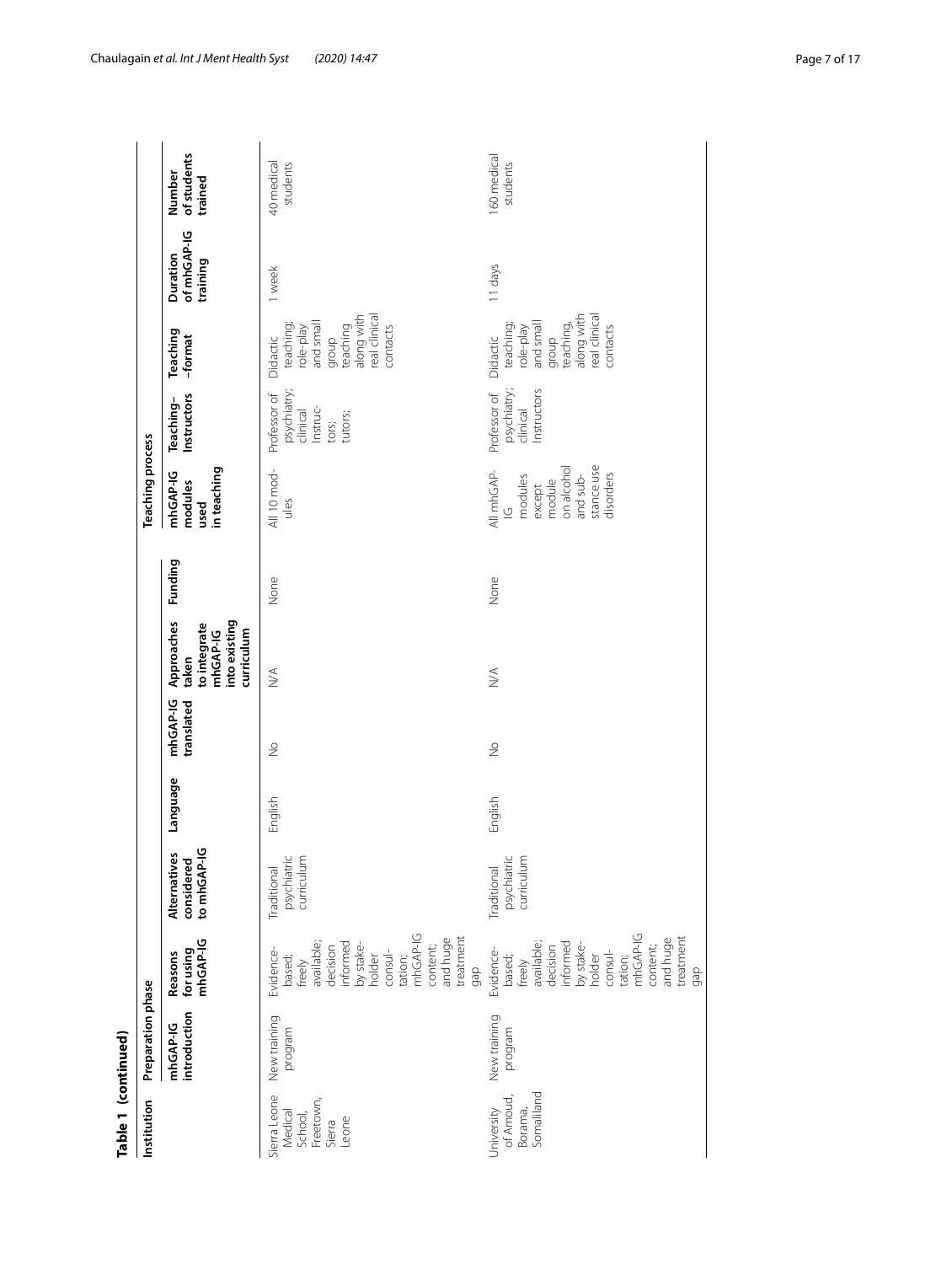| of mhGAP-IG<br>Duration<br>training<br>2 weeks<br>2 days<br>placement<br>in lecture<br>teaching<br>teaching<br>learning;<br>and as a<br>Teaching<br>Didactic<br>clinical<br>group<br>-format<br>Didactic<br>iool<br>neurology;<br>professor<br>of psychia-<br>psychiatry<br>Professor of<br>Instructors<br>Teaching-<br>Lecturer in<br>try; and<br>tutors<br><b>Teaching process</b><br>in teaching<br>epilepsy;<br>behavioral<br>Depression;<br>dementia;<br>mhGAP-IG<br>Depression<br>disorders<br>module<br>modules<br>used<br>Funding<br>None<br>None<br>lectures and<br>group learn-<br>placements;<br>lum; utilized<br>Approaches<br>ments from<br>into existing<br>the curricu-<br>tool during<br>as a clinical<br>mhGAP-IG<br>to integrate<br>curriculum<br>ng activity<br>mhGAP-IG<br>in lectures;<br>and small<br>other ele-<br>mhGAP-IG<br>curriculum<br>removed<br>elements<br>removed<br>from the<br>mhGAP-<br>time for<br>time for<br>Allocated<br>Allocated<br>other<br>$\frac{1}{2}$<br>taken<br>mhGAP-IG<br>translated<br>Yes<br>Yes<br>English (for<br>Language<br>students)<br>interna-<br>ian and<br>tional<br>Ukrain-<br>Russian<br>considered<br>to mhGAP-IG<br>Alternatives<br>None<br>None<br>freely avail-<br>able; and<br>mhGAP-IG<br>and freely<br>for using<br>mhGAP-IG<br>available<br>Evidence-<br>content<br>Evidence-<br>Reasons<br>based;<br>based<br>Preparation phase<br>introduction<br>the existing<br>the existing<br>curriculum<br>curriculum<br>mhGAP-IG<br>Revision of<br>Revision of |                                                          | Table 1 (continued) |  |  |  |  |  |                                  |
|--------------------------------------------------------------------------------------------------------------------------------------------------------------------------------------------------------------------------------------------------------------------------------------------------------------------------------------------------------------------------------------------------------------------------------------------------------------------------------------------------------------------------------------------------------------------------------------------------------------------------------------------------------------------------------------------------------------------------------------------------------------------------------------------------------------------------------------------------------------------------------------------------------------------------------------------------------------------------------------------------------------------------------------------------------------------------------------------------------------------------------------------------------------------------------------------------------------------------------------------------------------------------------------------------------------------------------------------------------------------------------------------------------------------------------------------------------------------------------------------------------------------------------|----------------------------------------------------------|---------------------|--|--|--|--|--|----------------------------------|
|                                                                                                                                                                                                                                                                                                                                                                                                                                                                                                                                                                                                                                                                                                                                                                                                                                                                                                                                                                                                                                                                                                                                                                                                                                                                                                                                                                                                                                                                                                                                | Institution                                              |                     |  |  |  |  |  |                                  |
| tion, Kyiv,<br>Ukraine<br>National<br>Medical                                                                                                                                                                                                                                                                                                                                                                                                                                                                                                                                                                                                                                                                                                                                                                                                                                                                                                                                                                                                                                                                                                                                                                                                                                                                                                                                                                                                                                                                                  |                                                          |                     |  |  |  |  |  | of students<br>Number<br>trained |
| Univer-                                                                                                                                                                                                                                                                                                                                                                                                                                                                                                                                                                                                                                                                                                                                                                                                                                                                                                                                                                                                                                                                                                                                                                                                                                                                                                                                                                                                                                                                                                                        | Academy<br>of Post-<br>graduate<br>Educa-<br>P.L. Shupyk |                     |  |  |  |  |  | 30 doctors in<br>training        |
|                                                                                                                                                                                                                                                                                                                                                                                                                                                                                                                                                                                                                                                                                                                                                                                                                                                                                                                                                                                                                                                                                                                                                                                                                                                                                                                                                                                                                                                                                                                                | Kyiv Medical<br>sity, Kyiv,<br>Ukraine                   |                     |  |  |  |  |  | 30 medical<br>students           |

Chaulagain *et al. Int J Ment Health Syst (2020) 14:47* Page 8 of 17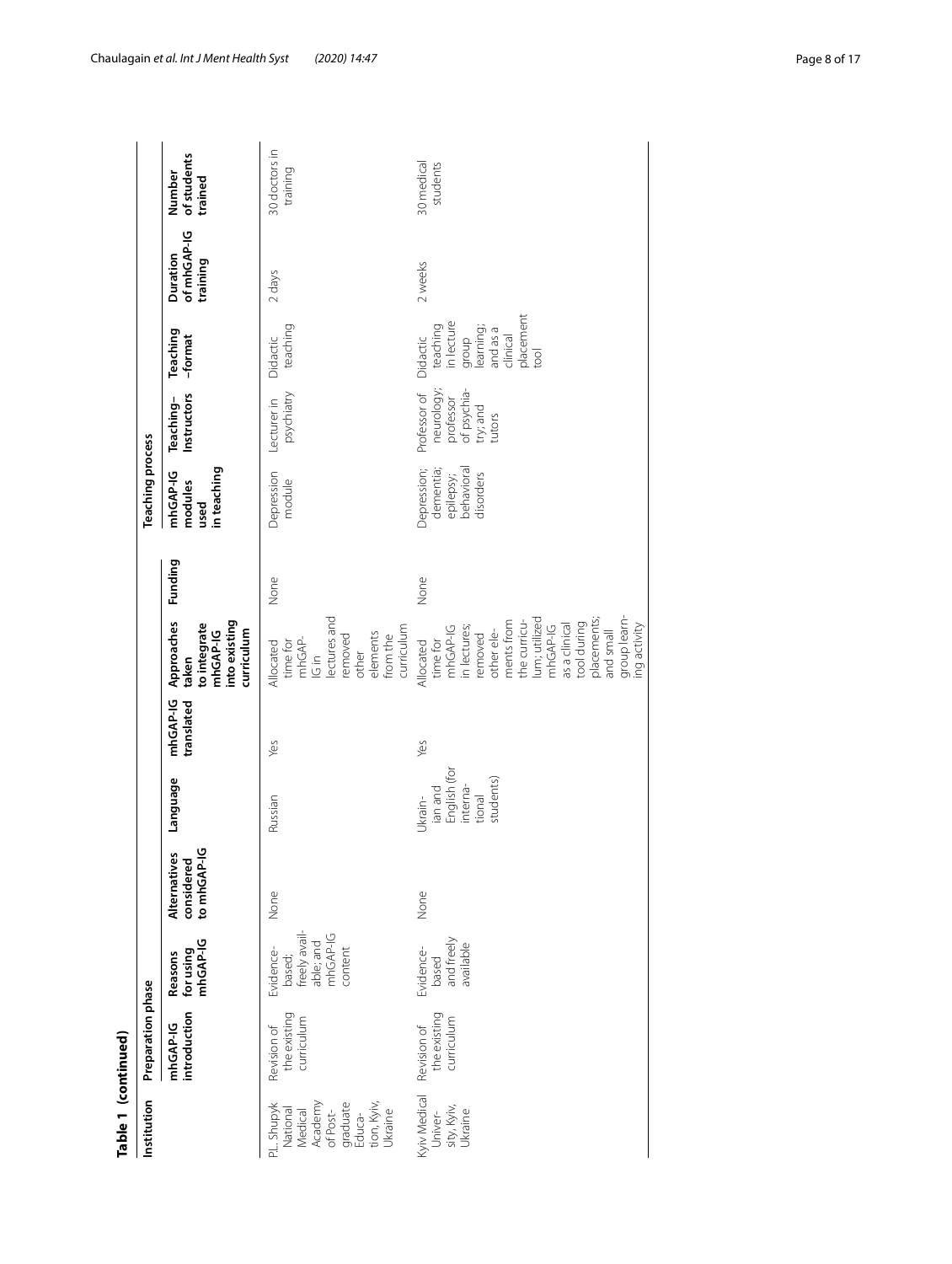| Table 1 (continued)                                                                             |                                           |                                                                             |                                           |          |                        |                                                                                                                                                                                                                                                  |         |                                                                                                   |                                                           |                                                                                |                                     |                                  |
|-------------------------------------------------------------------------------------------------|-------------------------------------------|-----------------------------------------------------------------------------|-------------------------------------------|----------|------------------------|--------------------------------------------------------------------------------------------------------------------------------------------------------------------------------------------------------------------------------------------------|---------|---------------------------------------------------------------------------------------------------|-----------------------------------------------------------|--------------------------------------------------------------------------------|-------------------------------------|----------------------------------|
| Institution                                                                                     | Preparation phase                         |                                                                             |                                           |          |                        |                                                                                                                                                                                                                                                  |         | <b>Teaching process</b>                                                                           |                                                           |                                                                                |                                     |                                  |
|                                                                                                 | introduction<br>mhGAP-IG                  | mhGAP-IG<br>Reasons<br>for using                                            | to mhGAP-IG<br>Alternatives<br>considered | Language | mhGAP-IG<br>translated | into existing<br>Approaches<br>to integrate<br>curriculum<br>mhGAP-IG<br>taken                                                                                                                                                                   | Funding | in teaching<br>mhGAP-IG<br>modules<br>used                                                        | Instructors<br>Teaching-                                  | Teaching<br>-format                                                            | of mhGAP-IG<br>Duration<br>training | of students<br>Number<br>trained |
| University,<br>Tbilisi State<br>Georgia<br>Medical<br>Tbilisi,                                  | the existing<br>curriculum<br>Revision of | treatment<br>and huge<br>available;<br>Evidence-<br>based;<br>freely<br>gap | None                                      | Georgian | Yes                    | group learn-<br>lectures and<br>lum; utilized<br>placements;<br>ments from<br>the curricu-<br>as a clinical<br>tool during<br>mhGAP-IG<br>ing activity<br>and small<br>other ele-<br>removed<br>mhGAP-<br>time for<br>Allocated<br>$\frac{1}{2}$ | None    | self-harm;<br>dementia;<br>Depression;<br>disorder;<br>disorder<br>suicide;<br>anxiety<br>bipolar | psychiatry<br>Professor of                                | as a clinical<br>ing place-<br>Introduced<br>tool dur-<br>ments                | 1 week                              | studentsb<br>16 medical          |
| after Mkhi-<br>tar Heratsi,<br>Medical<br>University<br>Armenia<br>Yerevan,<br>Yerevan<br>State | the existing<br>curriculum<br>Revision of | huge treat-<br>ment gap<br>mhGAP-IG<br>content;                             | None                                      | Armenian | Yes                    | group learn-<br>lectures and<br>lum; utilized<br>placements;<br>ments from<br>the curricu-<br>tool during<br>as a clinical<br>ing activity<br>mhGAP-IG<br>and small<br>other ele-<br>removed<br>mhGAP-<br>time for<br>Allocated<br>$\frac{1}{2}$ | None    | Depression;<br>suicide<br>ADHD;                                                                   | professors<br>of clinical<br>psychol-<br>Associate<br>QQQ | in lecture<br>and small<br>teaching<br>learning<br>format<br>Didactic<br>qroup | $\frac{1}{8}$                       | 480 medical<br>students          |

Chaulagain *et al. Int J Ment Health Syst (2020) 14:47* Page 9 of 17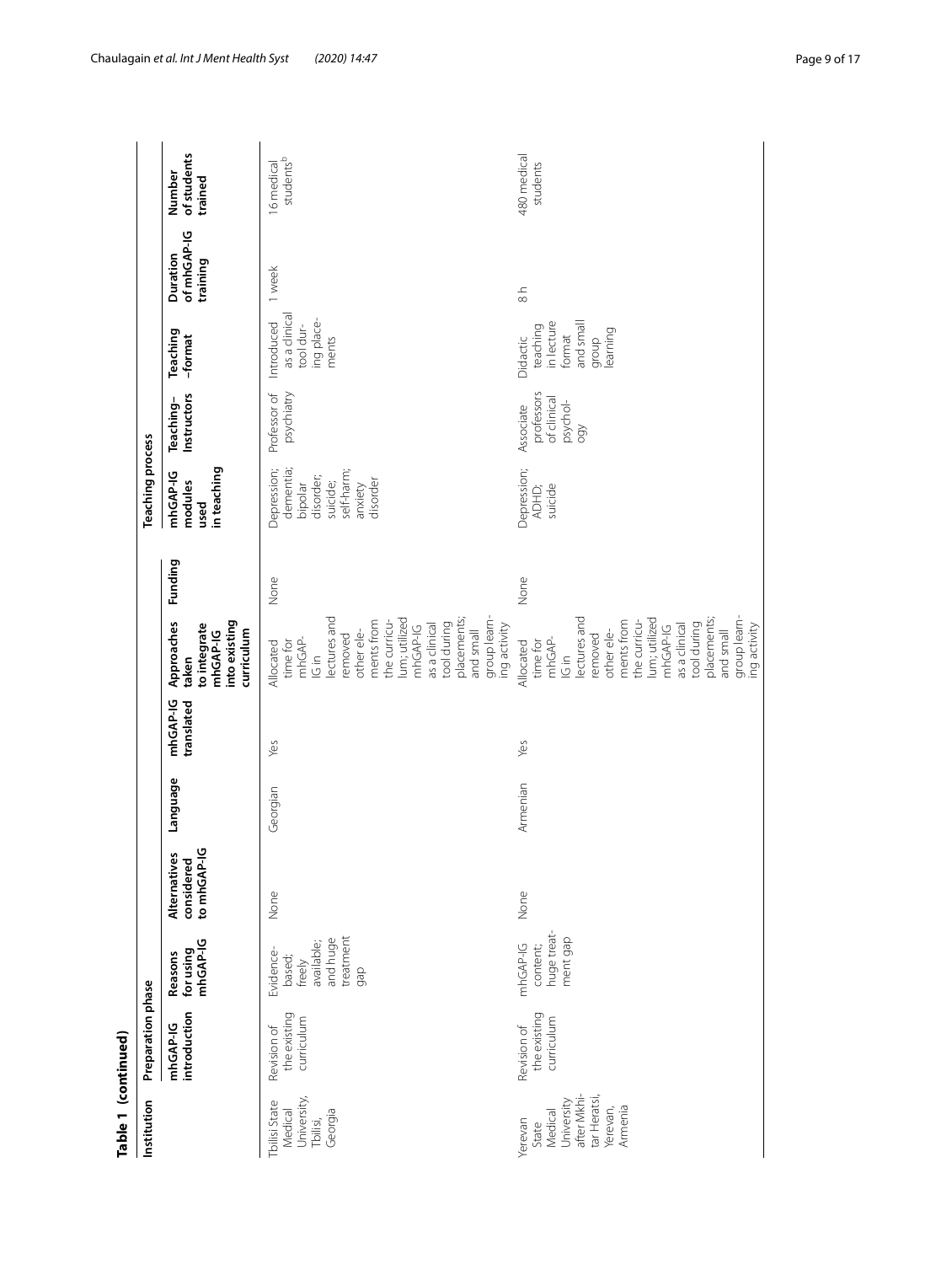| Table 1 (continued)                                                                                   |                                                                             |                                                                                                     |                                                                                                       |                    |                                              |                                                                                                                                                                                                    |                                                  |                                                                                                                                        |                                                  |                                                        |                                                                                                                               |                                  |
|-------------------------------------------------------------------------------------------------------|-----------------------------------------------------------------------------|-----------------------------------------------------------------------------------------------------|-------------------------------------------------------------------------------------------------------|--------------------|----------------------------------------------|----------------------------------------------------------------------------------------------------------------------------------------------------------------------------------------------------|--------------------------------------------------|----------------------------------------------------------------------------------------------------------------------------------------|--------------------------------------------------|--------------------------------------------------------|-------------------------------------------------------------------------------------------------------------------------------|----------------------------------|
| Institution                                                                                           | Preparation phase                                                           |                                                                                                     |                                                                                                       |                    |                                              |                                                                                                                                                                                                    |                                                  | <b>Teaching process</b>                                                                                                                |                                                  |                                                        |                                                                                                                               |                                  |
|                                                                                                       | introduction<br>mhGAP-IG                                                    | mhGAP-IG<br>for using<br>Reasons                                                                    | to mhGAP-IG<br>Alternatives<br>considered                                                             | Language           | mhGAP-IG<br>translated                       | into existing<br>Approaches<br>to integrate<br>curriculum<br>mhGAP-IG<br>taken                                                                                                                     | Funding                                          | in teaching<br>mhGAP-IG<br>modules<br>used                                                                                             | Instructors<br>Teaching-                         | Teaching<br>-format                                    | of mhGAP-IG<br>Duration<br>training                                                                                           | of students<br>Number<br>trained |
| Kyrgyzstan<br>sian Slavic<br>University<br>Kyrgyz-Rus-<br>after B.N.<br>Bishkek,<br>named<br>Yeltsin, | the existing<br>curriculum<br>Revision of                                   | mhGAP-IG<br>treatment<br>and huge<br>available;<br>content;<br>Evidence-<br>based;<br>freely<br>gap | None                                                                                                  | Kyrgyz<br>Russian/ | Yes                                          | lectures and<br>lum; utilized<br>ments from<br>the curricu-<br>placements<br>as a clinical<br>tool during<br>mhGAP-IG<br>other ele-<br>removed<br>mhGAP-<br>time for<br>Allocated<br>$\frac{1}{2}$ | Not received                                     | adolescent<br>abuse; and<br>behavioral<br>substance<br>Depression;<br>dementia;<br>child and<br>disorders<br>suicide;<br>mental<br>and | psychiatry<br>research-<br>Professors/<br>ers in | and small<br>teaching<br>learning<br>group<br>Didactic | 6 months                                                                                                                      | 12 medical<br>students           |
| Institution                                                                                           |                                                                             |                                                                                                     | Outcomes                                                                                              |                    |                                              |                                                                                                                                                                                                    |                                                  |                                                                                                                                        |                                                  |                                                        |                                                                                                                               |                                  |
|                                                                                                       |                                                                             |                                                                                                     | Knowledge testing                                                                                     |                    | to mhGAP-IG<br>Students'<br>response         |                                                                                                                                                                                                    | Teaching instructors'<br>to mhGAP-IG<br>response |                                                                                                                                        | Clinical administrators'<br>response to mhGAP-IG | by respondents                                         | Recommendations made                                                                                                          |                                  |
|                                                                                                       | Universidad Nacional Autónoma de<br>México, Mexico City, Mexico             |                                                                                                     | Post-exams                                                                                            |                    |                                              | Highly satisfied (HS)                                                                                                                                                                              | £                                                | £                                                                                                                                      |                                                  |                                                        | include students in the training work<br>Use small groups and short courses;                                                  |                                  |
|                                                                                                       | Jniversity of Ibadan, Ibadan, Nigeria                                       |                                                                                                     | Pre- and post-tests; exams                                                                            |                    | 오                                            |                                                                                                                                                                                                    | £                                                | Satisfied (S)                                                                                                                          |                                                  |                                                        | Increase duration of training and use<br>outcome assessment                                                                   |                                  |
| Liberia                                                                                               | and School of Nursing, Suakako, Bong,<br>Phebe Paramedical Training Program |                                                                                                     | Pre- and post-tests; students' presenta-<br>tions                                                     |                    | £                                            | S                                                                                                                                                                                                  |                                                  | £                                                                                                                                      |                                                  | modules                                                | students and instructors about training<br>Have two-way communication between                                                 |                                  |
| Somaliland                                                                                            | University of Hargeisa, Hargeisa,                                           |                                                                                                     | (objective clinical structured exam)<br>Pre- and post-tests; clinical OSCE<br>and observed role-plays |                    | $\ensuremath{\mathop{\mathcal{L}}\nolimits}$ | $\cup$                                                                                                                                                                                             |                                                  | $\circ$                                                                                                                                |                                                  |                                                        | and provide training to local educators<br>Ensure that psychiatrists accept mhGAP-<br>IG; ensure support at the policy level; |                                  |
| Sierra Leone                                                                                          | Sierra Leone Medical School, Freetown,                                      |                                                                                                     | Pre- and post-tests; clinical OSCEs; and<br>observed role-plays                                       |                    | £                                            | $\backsim$                                                                                                                                                                                         |                                                  | $\circ$                                                                                                                                |                                                  | champions                                              | public health approach; ensure support<br>Ensure psychiatrists' buy-in and adopt<br>from ministry level; and more local       |                                  |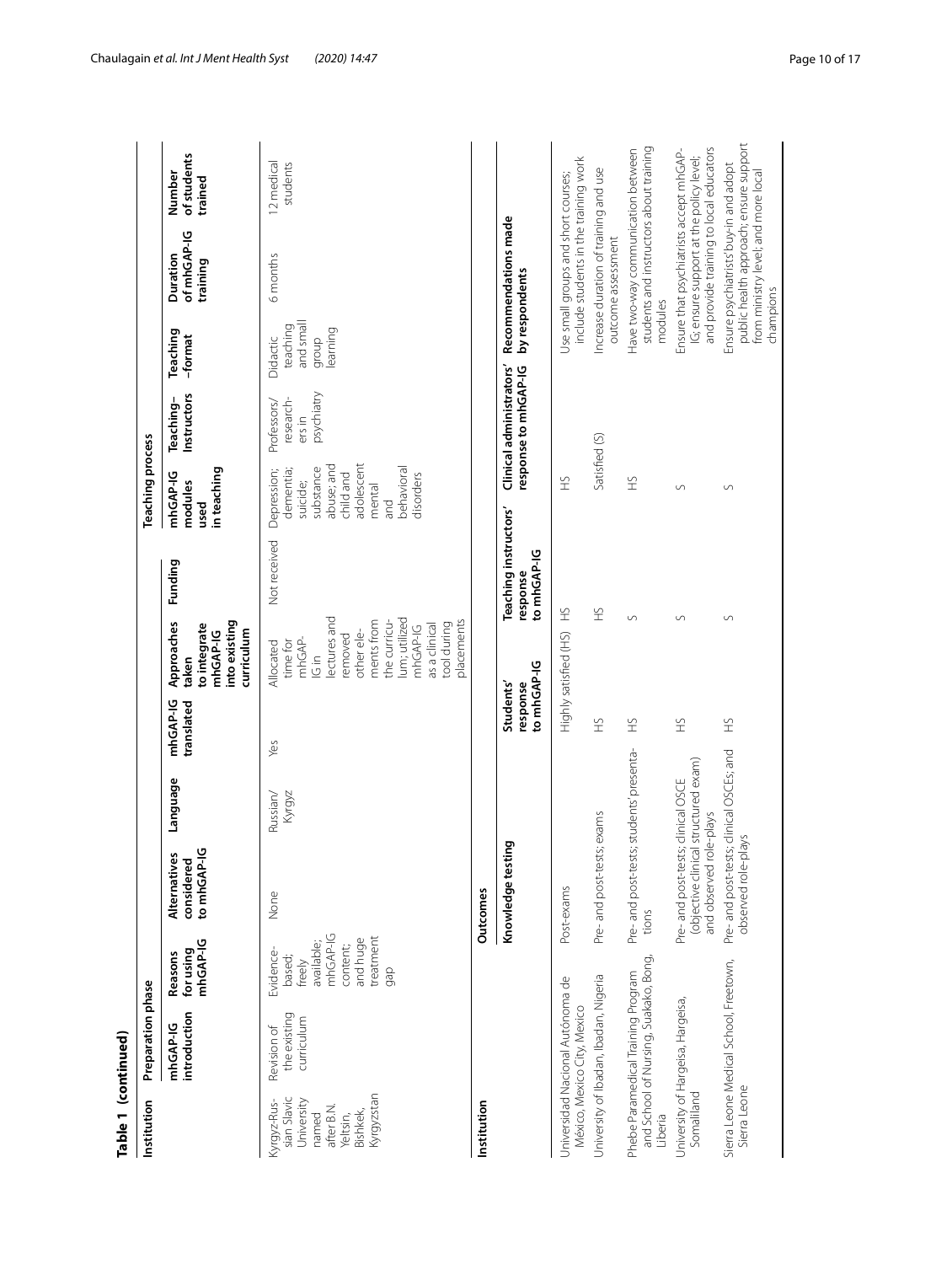| Table 1 (continued)                                                                                                            |                                                                 |                                      |                         |                                     |                                                                                                                                                                     |
|--------------------------------------------------------------------------------------------------------------------------------|-----------------------------------------------------------------|--------------------------------------|-------------------------|-------------------------------------|---------------------------------------------------------------------------------------------------------------------------------------------------------------------|
| Institution                                                                                                                    | Outcomes                                                        |                                      |                         |                                     |                                                                                                                                                                     |
|                                                                                                                                | Knowledge testing                                               | to mhGAP-IG<br>Students'<br>response | to mhGAP-IG<br>response | response to mhGAP-IG by respondents | Teaching instructors' Clinical administrators' Recommendations made                                                                                                 |
| University of Amoud, Borama, Somali-<br>land                                                                                   | Pre- and post-tests; clinical OSCEs; and<br>observed role-plays | <br>오                                |                         |                                     | ensure support at the policy level; and<br>ditional teaching to use of mhGAP-IG;<br>Ensure that psychiatrists move from tra-<br>provide training to local educators |
| P.L. Shupyk National Medical Academy<br>of Postgraduate Education, Kyiv,<br>Ukraine                                            | Pre- and post-tests                                             | £                                    | £                       |                                     | students and assessment of their<br>More emphasis on feedback from<br>knowledge                                                                                     |
| Kyiv Medical University, Kyiv, Ukraine                                                                                         | Pre- and post-tests                                             | £                                    |                         |                                     | I                                                                                                                                                                   |
| Tbilisi State Medical University, Tbilisi,<br>Georgia                                                                          | Case discussion and multiple choice<br>questions (MCQs)         | Satisfied (S)                        |                         | £                                   |                                                                                                                                                                     |
| Yerevan State Medical University after<br>Mkhitar Heratsi, Yerevan, Armenia                                                    | Exam and practical session                                      | £                                    | £                       | £                                   |                                                                                                                                                                     |
| Kyrgyz-Russian Slavic University named<br>after B.N. Yeltsin, Bishkek, Kyrgyzstan                                              | MCQs; pre- and post-training assess-<br>ment                    | £                                    |                         | S                                   | Ministry of Education in the presence of<br>meetings with representatives of the<br>Conduct informational trainings and<br>the WHO Country Office                   |
| TSMU trained four students in each psychiatric clerkship program<br>UNAM used WHO's translated Spanish version of the mhGAP-IG |                                                                 |                                      |                         |                                     |                                                                                                                                                                     |

| ₹ |
|---|
|   |
| ¢ |
|   |
| ٦ |
|   |
|   |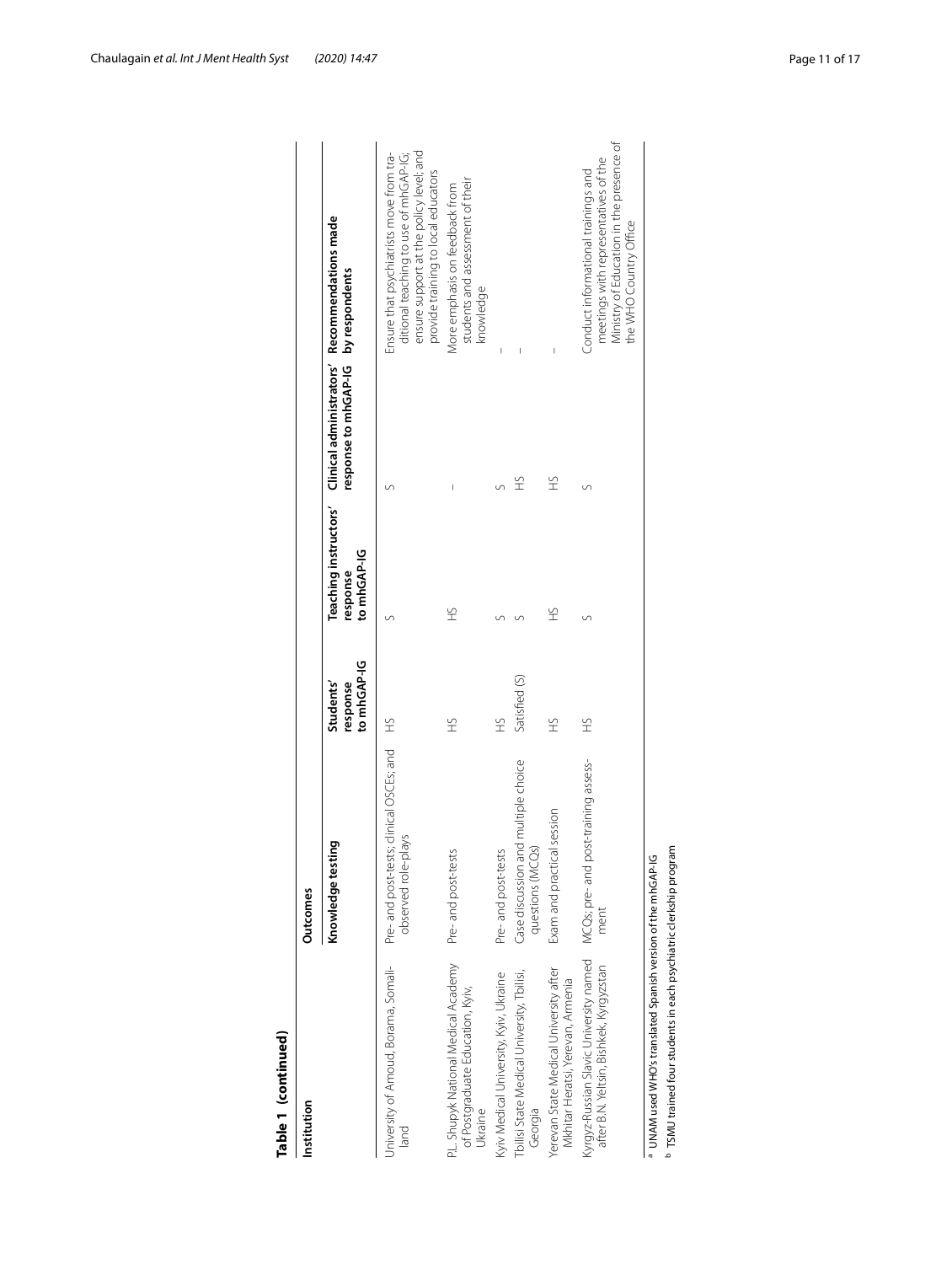#### *Teaching process*

UI trains medical students and master's degree students in child and adolescent mental health using the mhGAP-IG. For training it uses the print version of the mhGAP-IG, along with the mhGAP-IG training package, which includes videos and role-plays, and the mhGAP-IG app.

#### *Outcomes*

Institutional support was reported as the main factor that helped to implement mhGAP-IG training, with insuffcient time to train future medical doctors cited as the main difficulty faced when using it. The identified advantages of mhGAP-IG pre-service training were improved attitude among students and confdence to handle mental health conditions.

#### **Phebe Paramedical Training Program and School of Nursing, Liberia**

Liberia is a country in West Africa with a population of about 4.5 million. It is one of the poorest countries in the world, with a poverty rate of 54% [\[18](#page-16-0)].

The Phebe Paramedical Training Program and School of Nursing is the frst and largest paramedical and nursing school in the country [\[19](#page-16-1)]. It introduced the mhGAP-IG into its curriculum in 2017.

#### *Preparation and adaptation phase*

Phebe Paramedical Training Program and School of Nursing took 10 months to adapt the mhGAP-IG content and to create a 4-month curriculum. It piloted this with students as part of its mental health course and collected feedback; students found the mhGAP-IG very useful. Limited time and trainees having difficulty in understanding some of the mhGAP-IG topics were reported as the most signifcant barriers slowing down the introduction of the mhGAP-IG into pre-service training.

#### *Teaching process*

The mhGAP-IG is taught to nursing students using the training package, which comprises videos and role-plays; the mhGAP-IG printed version; and custom teaching tools created by the institution itself (e.g., handouts, presentations, etc.).

#### *Outcome*

The identified benefits of mhGAP-IG pre-service training were ease of use, comprehensibility, and enhanced skills and knowledge. No facilitating factors or challenges were reported.

#### **Sierra Leone Medical School, Sierra Leone**

Sierra Leone is a country in West Africa with a population of 7,075,641. It is one of the world's poorest countries, with more than 60% of the population living on less than US\$1.25 a day [\[20](#page-16-2)].

Its first and so far only medical school (The College of Medicine and Allied Health Sciences) was established in 1988 by the Government of Sierra Leone with the Nigerian government and WHO  $[21]$  $[21]$ . The Medical School introduced the mhGAP-IG into its curriculum in 2016.

#### *Preparation and adaptation phase*

The Sierra Leone Medical School integrated the mhGAP-IG into its curriculum without adaptation. The absence of assistance from institutional management and opposition from within the faculty were noted as the main barriers to introducing the mhGAP-IG.

#### *Teaching process*

For training medical students, the institution uses the mhGAP-IG training package, which includes role-plays and videos, and the printed version of the mhGAP-IG.

#### *Outcomes*

Students' acquisition of better mental health skills in all clinical areas was reported as the main advantage of the mhGAP-IG pre-service training. Similarly, support from the university, including its enthusiastic and public health-minded faculty, was identifed as an enabling factor for the introduction and implementation of the mhGAP-IG in pre-service training. However, resistance from some psychiatrists to teaching and a lack of time for pre-service training were mentioned as challenges faced while using the mhGAP-IG.

#### **University of Hargeisa, Somaliland**

Somaliland is a self-declared state, considered internationally to be an autonomous region of Somalia. It lies in northwestern Somalia and has a population of approximately four million. It is one of the poorest countries in the world, with a poverty rate of 73% [[22](#page-16-4)].

The University of Hargeisa (UOH) was established in 2000 and is the largest and leading chartered public university in Somaliland [[23\]](#page-16-5). In 2011, UOH's College of Medicine & Health Sciences introduced the mhGAP-IG into its curriculum.

#### *Preparation and adaptation phase*

UOH faculty members and volunteers from the UK took 2 weeks to adapt the mhGAP-IG for use in the curriculum. UOH made some adaptations on the etiology of mental disorders and skills that are more clinical in nature, and cultural adaptations. In Somaliland there is a common cultural belief that djinn (spirits) may be the cause of mental health problems, especially if hallucinations are present, so UOH made cultural adaptations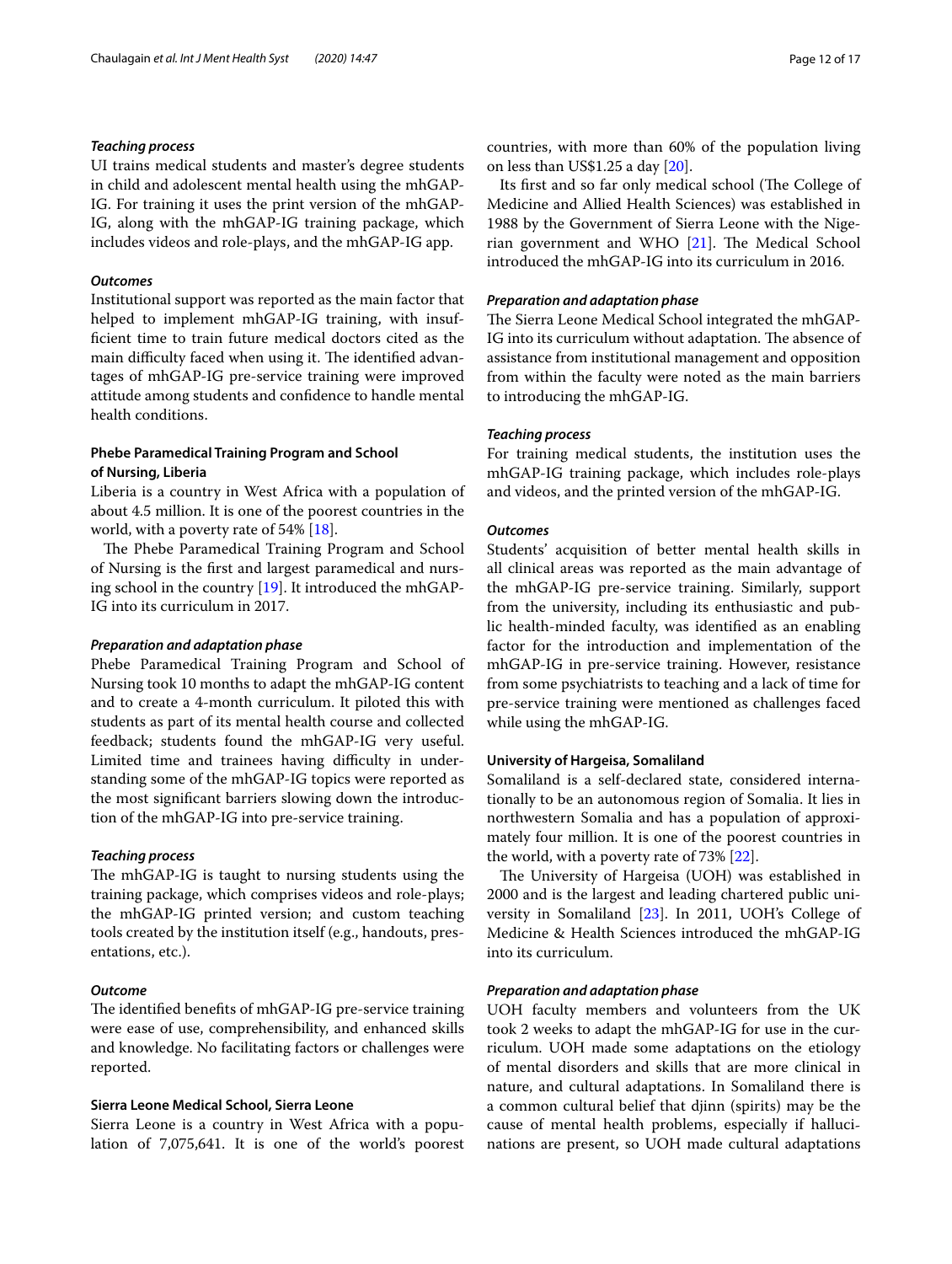regarding how to address this notion from a multicultural perspective. However, it did not pilot the adapted mhGAP-IG curriculum. Insufficient support from the institution's leadership and resistance from some faculty members were reported as signifcant barriers to introducing the mhGAP-IG into pre-service training.

#### *Teaching process*

Medical and nursing students at UOH are being trained using presentations, videos and role-plays, and the mhGAP-IG print version.

#### *Outcomes*

While better clinical skills were identifed as a beneft of the mhGAP-IG pre-service training, opposition from some psychiatrists, a shortage of time, and training students through real clinical contacts were reported as challenges encountered in its use. However, the university's receptivenessn to the mhGAP-IG and the presence of active team members facilitated its integration into pre-service training.

#### **Amoud University, Somaliland**

Amoud University (AU), is the oldest and most comprehensive public university in Somaliland, founded in 1997. Amoud College of Health Sciences is the fastest-growing institute in the university. It introduced the mhGAP-IG into the curriculum in 2011.

#### *Preparation and adaptation phase*

AU, in collaboration with UOH and volunteers from the UK, took 2 weeks to adapt the mhGAP-IG for use in the curriculum. It also made some adaptations on the etiology of mental disorders, clinical skills, and cultural considerations. Like UOH, it did not pilot the adapted mhGAP-IG curriculum prior to introducing it. Lack of support from institutional leadership and resistance from some faculty members were reported as the major obstacles to introducing the mhGAP-IG into pre-service training.

#### *Teaching process*

The institution used the mhGAP-IG print version, together with videos, role-plays, and presentations to train future medical doctors.

#### *Outcomes*

Resistance by some local mental health staff to change and to moving away from a didactic teaching approach, and managing the time for clinical-based contact and lecture hall-based sessions, were reported as challenges faced during implementation of the mhGAP-IG. Openness to its use and supportiveness from the university and from psychiatrists were mentioned as enabling factors in its implementation. Improved skills to identify and manage mental disorders were identifed as a beneft of the mhGAP-IG pre-service training.

#### **Shupyk National Medical Academy of Postgraduate Education, Ukraine**

Ukraine is a country in Eastern Europe with a population of around 42.5 million [[24](#page-16-6)]. It is a lower-middle-income country, with 24.1% of the population living below the poverty line [[14\]](#page-15-12).

The P.L. Shupyk National Medical Academy of Postgraduate Education (NMAPE) was one of the frst academic and research institutions in Ukraine, founded in 1918 during the period of the Ukrainian State at a time of revival for Ukrainian education, science, and technology [[25\]](#page-16-7). It introduced the mhGAP-IG into its curriculum in early 2019.

#### *Preparation and adaptation phase*

NMAPE took 1 month to adapt some of the management parts of the mhGAP-IG module on depression. The institution piloted the depression module with its students and gathered feedback; students expressed an interest in the module. A lack of fnance was reported as the most signifcant deterrent to introducing the mhGAP-IG into pre-service training.

#### *Teaching process*

At NMAPE, medical residents in neurology and medical psychology are being trained with resources that include the mhGAP-IG training package, which comprises videos and role-plays; they also use modifed presentations.

#### *Outcomes*

Willingness by the department to implement the mhGAP-IG was cited as the factor that most helped with its incorporation into pre-service training, and well-structured information with visual materials was identified as its main advantage. The unavailability of the mhGAP-IG in a Ukrainian-language version was reported as the main challenge. NMAPE did not use the English or Russian versions, but translated the depression module into Ukrainian itself.

#### **Kyiv Medical University, Ukraine**

Kyiv Medical University (KMU) is the largest private medical university in Ukraine, and was founded in 1992 [[26\]](#page-16-8). It introduced the mhGAP-IG into its curriculum in December 2018.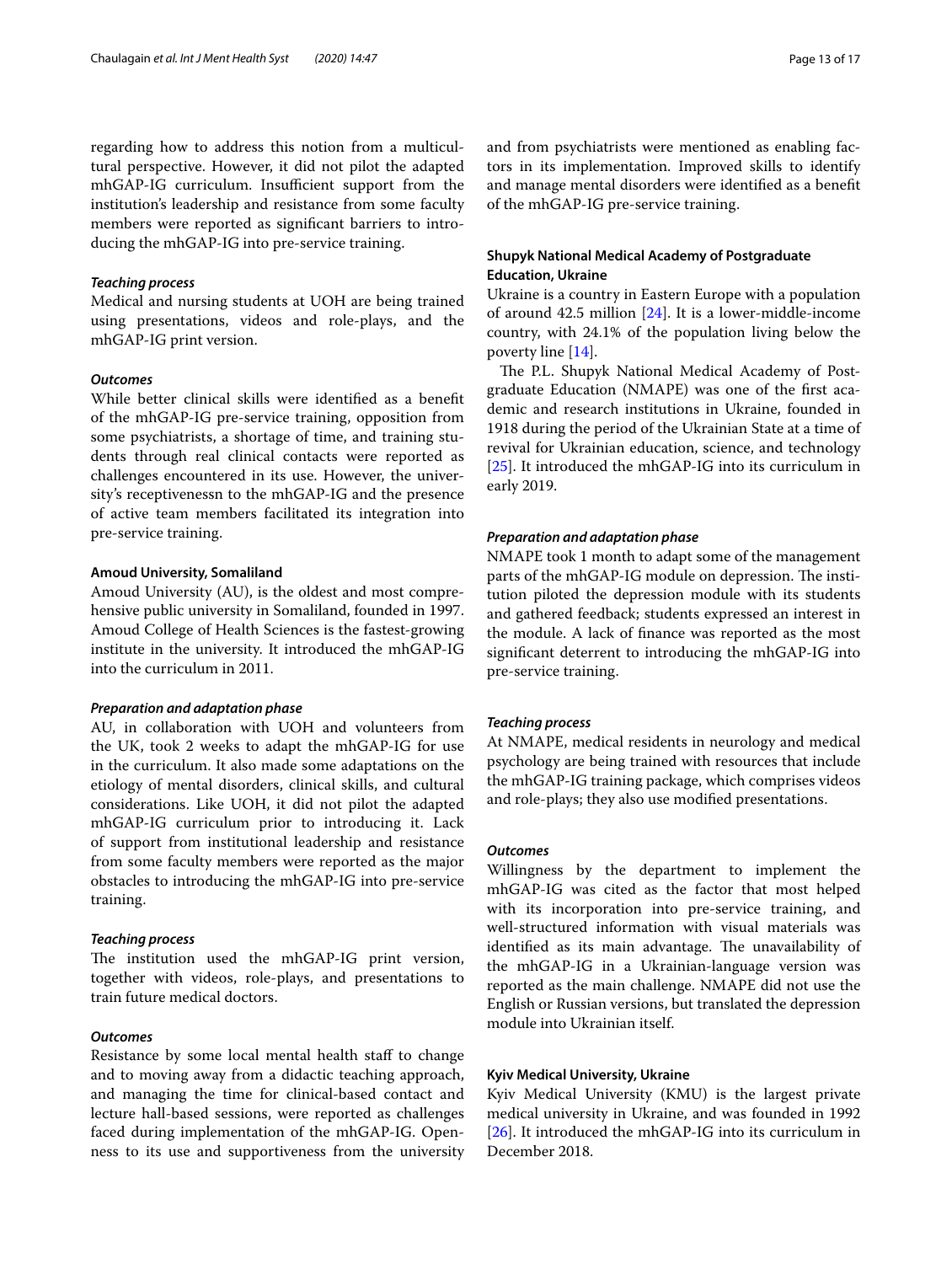#### *Preparation and adaptation phase*

KMU did not adapt the mhGAP-IG; it piloted it in the curriculum with neurology residents, and received positive feedback. No obstacles were reported to introducing it into pre-service training.

#### *Teaching process*

KMU uses a training package that includes presentations, videos and role-plays, the mhGAP-IG print version, and custom teaching tools created by the faculty (e.g., handouts, presentations, lectures) to provide training to medical residents in neurology.

#### *Outcomes*

The main benefit of the new teaching approach has been trainees' improved knowledge about mental health disorders. Support from the university administration was mentioned as an enabling factor in implementing the mhGAP-IG in pre-service training, while the lack of a Ukrainian-language version of the guide was identifed as the major challenge encountered.

#### **Tbilisi State Medical University, Georgia**

Georgia is located at the crossroads of Western Asia and Eastern Europe. It has a population of 3.718 million and is a lower-middle-income country, with 22% of the population living below the poverty line [\[27](#page-16-9)].

Tbilisi State Medical University (TSMU) is a leading medical university [[28\]](#page-16-10). It began using the mhGAP-IG in its curriculum in 2018.

### *Preparation and adaptation phase*

TSMU took 1 week to adapt the mhGAP-IG. A limited support from leaders of the institution and resistance from faculty members were recognized as signifcant barriers to incorporating it into pre-service training.

#### *Teaching process*

The print version of the mhGAP-IG is used to provide training to medical students.

#### *Outcomes*

No challenges were identifed during the implementation of the mhGAP-IG. Additionally, assistance from the university leadership was reported as the main facilitating factor, while the identifed advantage of the mhGAP-IG in pre-service training was that it was easy to use and understand.

#### **Yerevan State Medical University, Armenia**

Armenia is located in Eastern Europe and has a population of 2.93 million [[29](#page-16-11)]. It is an upper-middle-income country, with 29.8% of its population living below the poverty line [[30\]](#page-16-12).

Yerevan State Medical University after Mkhitar Heratsi (YSMU) is the country's leading medical university, and was founded in 1920 [\[31](#page-16-13)]. It introduced the mhGAP-IG into its curriculum in early 2019.

#### *Preparation and adaptation phase*

YSMU took 1 month to adapt the mhGAP-IG. It piloted the mhGAP-IG-based curriculum with medical students and received positive feedback. A lack of fnancial resources and lack of support from decision makers were identifed as the most signifcant obstacles to introducing the mhGAP-IG into pre-service training.

#### *Teaching process*

Future medical doctors are trained using the mhGAP-IG print version and handouts, presentations, lectures, etc. prepared by the faculty.

#### *Outcomes*

The mhGAP training of trainers (ToT) course organized by UNA Partnership in 2018 and students' interest in the mhGAP-IG were reported as factors that enabled its introduction and implementation. The main reported advantage of the mhGAP-IG pre-service training was the acquisition of better knowledge and skills to identify and manage mental disorders.

#### **Kyrgyz-Russian Slavic University, Kyrgyzstan**

Kyrgyzstan is a landlocked country in Central Asia with a population of 6.4 million. It has the second lowest gross national income (GNI) in the region, and 32% of the population live below the poverty line [[32\]](#page-16-14).

The Kyrgyz-Russian Slavic University (KRSU) was founded in 1993 under the Warsaw Treaty of Friendship, Cooperation and Mutual Assistance between the Kyrgyz Republic and the Russian Federation [\[33\]](#page-16-15). The institution began pre-service training based on the mhGAP-IG in early 2019.

#### *Preparation and adaptation phase*

It took around 5 months for KRSU to adapt the mhGAP-IG. It piloted a curriculum based on it with trainee general practitioners and received positive feedback. Financial obstacles and a lack of support from institutional leaders were reported as being among the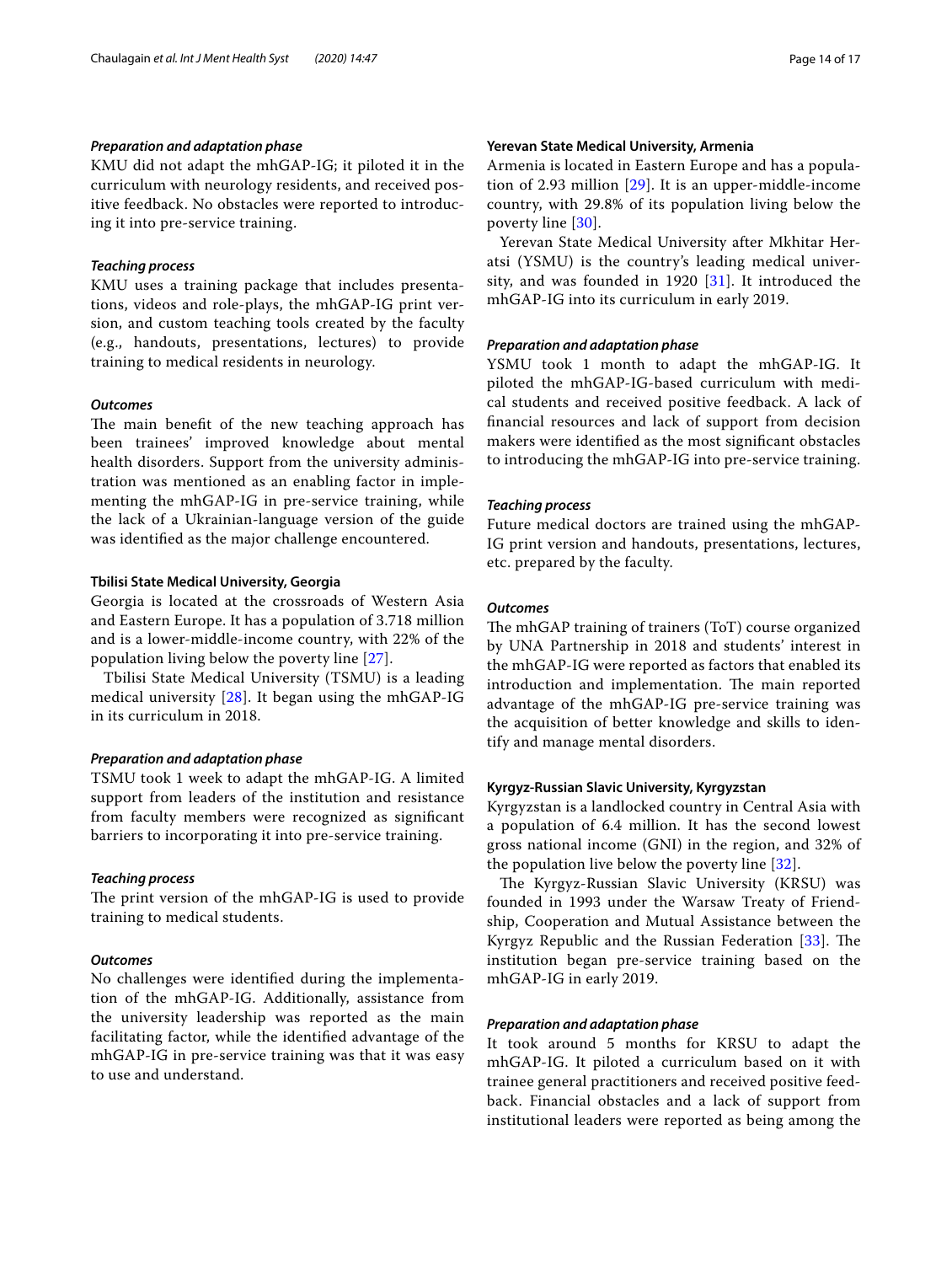major obstacles to introducing the mhGAP-IG into pre-service training.

#### *Teaching process*

The institution created a training package that includes presentations, videos and role-plays, the mhGAP-IG print version, and custom teaching tools created by the faculty (e.g., handouts, presentations, lectures) to train medical residents.

#### *Outcomes*

A positive response from the university administration was cited as a supporting factor for the implementation of the mhGAP-IG. The identified benefit of the mhGAP-IG was an increase in students' knowledge and skills relating to mental disorders and their management. The "traditional teaching practices" of academic staff were reported as a challenge encountered with use of the mhGAP-IG in pre-service training.

#### **Discussion**

#### **Interpretation of the main fndings**

This study has, for the first time, collected data about the introduction and use of WHO's mhGAP-IG in pre-service training settings globally. The mhGAP-IG has been successfully used in diferent regions of the world and in very diferent academic institutions. For example, it has been successfully introduced in the oldest and most traditional national medical schools in some countries (e.g., UNAM in Mexico and UI in Nigeria) and also in newly established public (e,g., UOH in Somaliland) and private medical schools (e.g., KMU in Ukraine). This demonstrates the universality, adaptability, and acceptability of the mhGAP-IG in pre-service teaching. In addition, diferent studies [[35\]](#page-16-16) have highlighted the importance of the psychiatric community accepting the concept of the mhGAP-IG in order for it to be successfully implemented. In this study the majority of the respondents were psychiatrists, and they led the implementation of the mhGAP-IG at the pre-service level. Hence involving teaching psychiatrists in pre-service implementation of the mhGAP-IG could further facilitate its acceptance within the psychiatric community and strengthen its acceptance and implementation overall.

The study also demonstrates that the mhGAP-IG could be used both to develop new training programs and to strengthen and enhance existing curricula. It confrms that it is feasible to teach the mhGAP-IG to diverse groups of students. This again underscores the universal aspect of the mhGAP-IG tool, which can be used to build a common understanding among diferent categories of future health workers about the assessment and management of mental health disorders [[12\]](#page-15-10).

None of the academic institutions have stopped using the mhGAP-IG in their pre-service training, and some had been using it successfully for up to 3 years at the time of the study. This shows that using the mhGAP-IG can be a sustainable pre-service teaching strategy, despite challenges that may exist.

Resistance from some faculty members and a lack of support from institutional leaders were among the major obstacles to introducing the mhGAP-IG identified. These challenges were common, and so universities planning to introduce the mhGAP-IG should mitigate them in advance, in particular securing support from the leadership of the institution. Underlining this, the study reveals that support from university leadership was one of the most important facilitating factors in the implementation of the mhGAP-IG in pre-service training.

Another common challenge noted was insufficient time for teaching using the mhGAP-IG. This indicates that university departments were too optimistic about the time required to teach and study using mhGAP-IG tools. Those considering introducing the mhGAP-IG should think very carefully about the time and other resources needed and be ready to adjust time slots allocated to teach the mhGAP IG, as was done by UNAM in Mexico.

Students' involvement in implementing the mhGAP-IG, support from decision makers, and providing more time for training with it were some of the most important recommendations for the successful introduction of the mhGAP-IG into pre-service training.

The study found that all the institutions taking part (except for Phebe Paramedical Training Program and School of Nursing in Liberia) have introduced and are using the mhGAP-IG without extra fnancial support. While no doubt additional funding would have helped to introduce the mhGAP-IG in pre-service settings, this also demonstrates that this kind of training is costefective as it can be implemented and sustained without additional funding. This is in contrast with in-service training, which has several cost implications attached, including per diem allowances to be paid to trainees, professional fees for facilitators, renting training venues, and so on [\[34,](#page-16-17) [35](#page-16-16)].

#### **Strengths and limitations of the study**

This study includes academic institutions in different geographical regions and diferent multi-disciplinary settings. However, it has some limitations. The sampling technique chosen for the study was convenience sampling. The study could be subject to self-reporting bias as the questionnaire was self-administered. Also, as the time elapsed since the implementation of the mhGAP-IG varied from less than one year to more than 3 years, the study could be subject to recall bias when collecting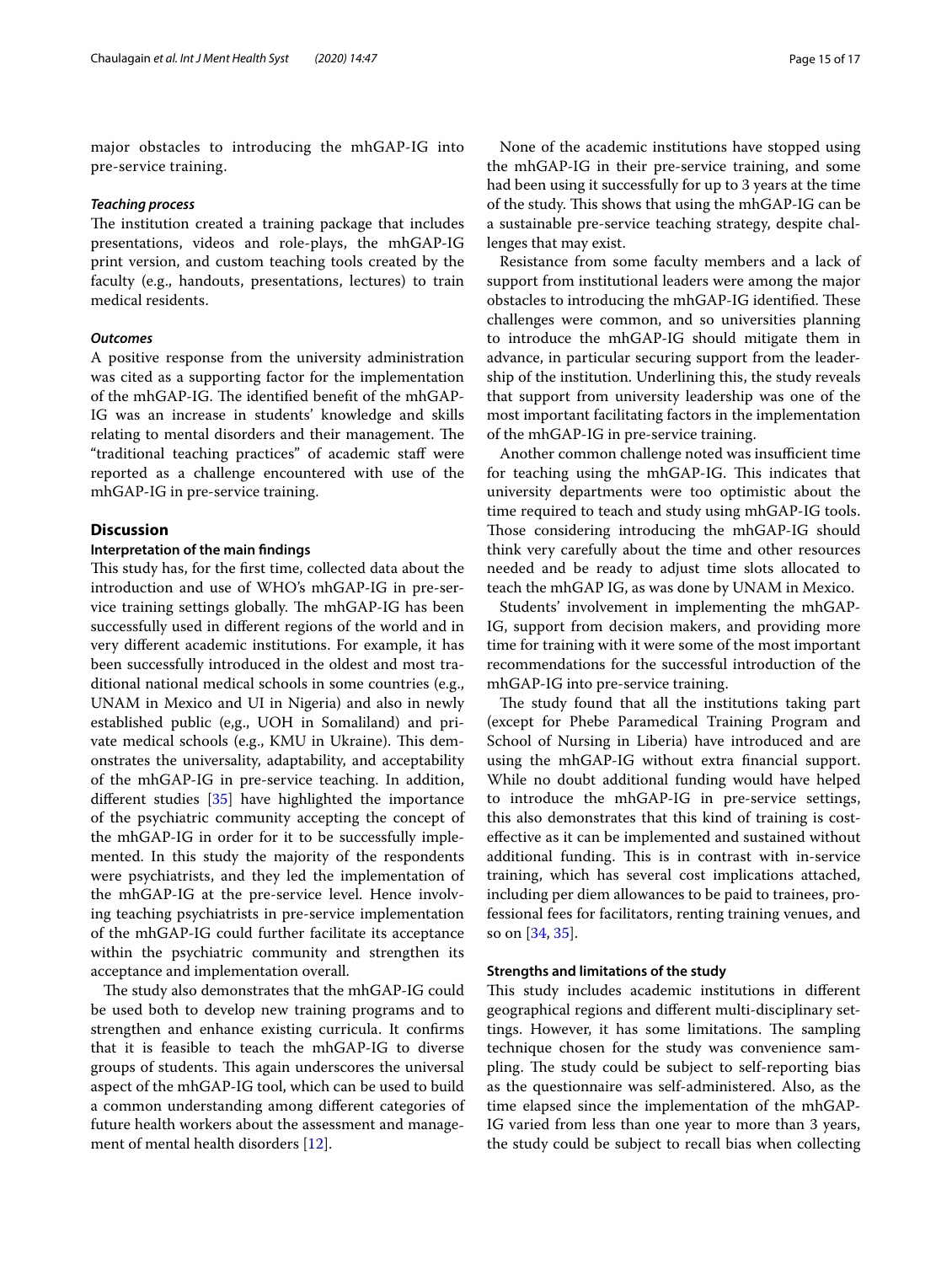information about the initial decision to use the mhGAP-IG and major obstacles, facilitating factors, and challenges encountered with pre-service training where it was used.

#### **Conclusions**

This study indicates that mhGAP-IG pre-service training can be successfully implemented in diverse settings with diferent students (medical, nursing, doctors in training) and can be adapted to meet the unique needs of diferent institutions. mhGAP-IG pre-service training appears to be feasible and acceptable when implemented in a range of pre-service training settings.

#### **Abbreviations**

DALYs: Disability-adjusted life years; IACAPAP: International Association for Child and Adolescent Psychiatry and Allied Professions; KMU: Kyiv Medical University; KRSU: Kyrgyz-Russian Slavic University; LMICs: Low- and middleincome countries; MNS: Mental, neurological, and substance use disorders; mhGAP: Mental Health Gap Action Programme; mhGAP-IG: Mental Health Gap Action Programme Intervention Guide; NMAPE: P.L. Shupyk National Medical Academy of Postgraduate Education; TSMU: Tbilisi State Medical University; UOH: University of Hargeisa; UI: University of Ibadan; UNAM: National Autonomous University of Mexico; WHO: World Health Organization; WPA: World Psychiatric Association; YSMU: Yerevan State Medical University after Mkhitar Heratsi.

#### **Acknowledgements**

We thank all colleagues for sharing their experiences with mhGAP. The paper also benefted from Graham Thornicroft's (King's College London) insightful comments. Special thanks go to Mark van Ommeren (World Health Organization, (WHO)), Tarun Dua (WHO), Dan Chisholm (WHO), and Shekhar Saxena (WHO) for useful recommendations on this project.

#### **Authors' contributions**

AC Substantial contributions to the conception and design of the work; and the acquisition, and drafted the manuscript. LP Substantial contributions to the conception and design of the work and made suggestions for the manuscript. JA Substantial contributions to the conception and design of the work and made suggestions for the manuscript. PH made suggestions for the manuscript. KO made suggestions for the manuscript. SC made suggestions for the manuscript. KA made suggestions for the manuscript. GG made suggestions for the manuscript. KG made suggestions for the manuscript. IP made suggestions for the manuscript. CS made suggestions for the manuscript. MB made suggestions for the manuscript. AG made suggestions for the manuscript. NS Substantial contributions to the conception and design of the work; supervision of the work from beginning to end, and made substantial suggestions for the manuscript. All authors read and approved the fnal manuscript.

#### **Funding**

A couple of capacity building activities described in this paper were partially supported by UNA Partnership.

#### **Availability of data and materials**

All data are given in the results section and in Table [1](#page-4-0).

#### **Ethics approval and consent to participate**

Implicit consent was provided when respondents completed the questionnaire.

#### **Consent for publication**

Not applicable.

#### **Competing interests**

The authors declare that they have no competing interests.

#### **Author details**

<sup>1</sup> Regional Centre for Child and Youth Mental Health and Child Welfare, Norwegian University of Science and Technology (NTNU), Trondheim, Norway. 2 Department of Psychiatry, Division of Child and Youth Mental Health, University of Toronto, Toronto, Canada.<sup>3</sup> Department of Psychiatry, University of Ibadan, Ibadan, Nigeria. 4 Institute of Psychiatry, Psychology and Neuroscience, King's College London, London, UK. 5 Department of Neurology, Psychiatry, Kyiv Medical University, Kiev, Ukraine. <sup>6</sup> Department of Psychiatry, Psychotherapy and Medical Psychology, P.L. Shupyk National Medical Academy of Postgraduate Education, Kiev, Ukraine. 7 Department of Psychiatry, National Autonomous University of Mexico, Mexico City, Mexico.<br><sup>8</sup> Department of Clinical Psychology, Yerevan State Medical University, Yerevan, Armenia.<sup>9</sup> Department of Psychiatry, Tbilisi State Medical University, Tbilisi, Georgia. <sup>10</sup> Department of Mental Health and Substance Abuse, World Health Organization, Geneva, Switzerland. 11 Research Institute of Psychiatry and Drug Abuse, Ministry of Health, Kiev, Ukraine. 12 Department of Psychiatry, Harvard Medical School, Boston, USA. 13 Child and Adolescent Psychiatry Division, University of Hawai'i at Mānoa John A. Burns School of Medicine, Honolulu, USA. 14 Department of Psychiatry, Kyrgyz-Russian Slavic University, Bishkek, Kyrgyzstan. 15 Helse Midt-Norge RHF, Trondheim, Norway.

# Received: 14 February 2020 Accepted: 17 June 2020

#### **References**

- <span id="page-15-0"></span>1. WHO. WHO Mental Health Gap Action Programme (mhGAP). Geneva: World Health Organization; 2016.
- <span id="page-15-1"></span>2. Steel Z, et al. The global prevalence of common mental disorders: a systematic review and meta-analysis 1980–2013. Int J Epidemiol. 2014;43(2):476–93.
- <span id="page-15-2"></span>3. World Health Organization. Mental Disorder afect one in four people. 2001 04.10.2018. [https://www.who.int/whr/2001/media\\_centre/press](https://www.who.int/whr/2001/media_centre/press_release/en/) release/en/. Accessed 03 July 2019.
- <span id="page-15-3"></span>4. Rehm J, Shield KD. Global burden of disease and the impact of mental and addictive disorders. Curr Psychiatry Rep. 2019;21(2):10.
- <span id="page-15-4"></span>5. Keynejad RC, et al. WHO Mental Health Gap Action Programme (mhGAP) Intervention Guide: a systematic review of evidence from low and middle-income countries. Evid Based Ment Health. 2018;21(1):30–4.
- <span id="page-15-5"></span>6. Patel V, et al. Reducing the treatment gap for mental disorders: a WPA survey. World Psychiatry. 2010;9(3):169–76.
- <span id="page-15-6"></span>7. WHO. Mental Health Atlas 2017. Geneva: World Health Organization; 2018.
- <span id="page-15-7"></span>8. Alonso J, et al. Treatment gap for anxiety disorders is global: results of the World Mental Health Surveys in 21 countries. Depress Anxiety. 2018;35(3):195–208.
- Thornicroft G, et al. Undertreatment of people with major depressive disorder in 21 countries. Br J Psychiatry. 2017;210(2):119–24.
- <span id="page-15-8"></span>10. Degenhardt L, et al. Estimating treatment coverage for people with substance use disorders: an analysis of data from the World Mental Health Surveys. World Psychiatry. 2017;16(3):299–307.
- <span id="page-15-9"></span>11. WHO, mhGAP intervention guide for mental, neurological and substance use disorders in non-specialized health settings: mental health Gap Action Programme (mhGAP)—version 2.0. 2016: World Health Organization.
- <span id="page-15-10"></span>12. Skokauskas N. Strengthening & Enhancing Child and Adolescent Mental Health Pre-Service Training with the WHO's mhGAP. Norway: Norwegian University of Science and Technology; 2018.
- <span id="page-15-11"></span>13. Online OWN. Mexico; 2019. [https://www.nationsonline.org/oneworld/](https://www.nationsonline.org/oneworld/mexico.htm) [mexico.htm](https://www.nationsonline.org/oneworld/mexico.htm). Accessed 5 July 2019.
- <span id="page-15-12"></span>14. Team Csc. Country Income Groups (World Bank Classifcation); 2019. [http://chartsbin.com/view/2438.](http://chartsbin.com/view/2438)
- <span id="page-15-13"></span>15. Mexico, T.N.A.U.o., <https://www.unam.mx/>.
- <span id="page-15-14"></span>16. Review WP. Nigeria Population 2019. [http://worldpopulationreview.com/](http://worldpopulationreview.com/countries/nigeria-population/) [countries/nigeria-population/.](http://worldpopulationreview.com/countries/nigeria-population/) Accessed 8 July 2019.
- <span id="page-15-15"></span>17. Ibadan U.o. About Us; 2019.<https://www.ui.edu.ng/>.